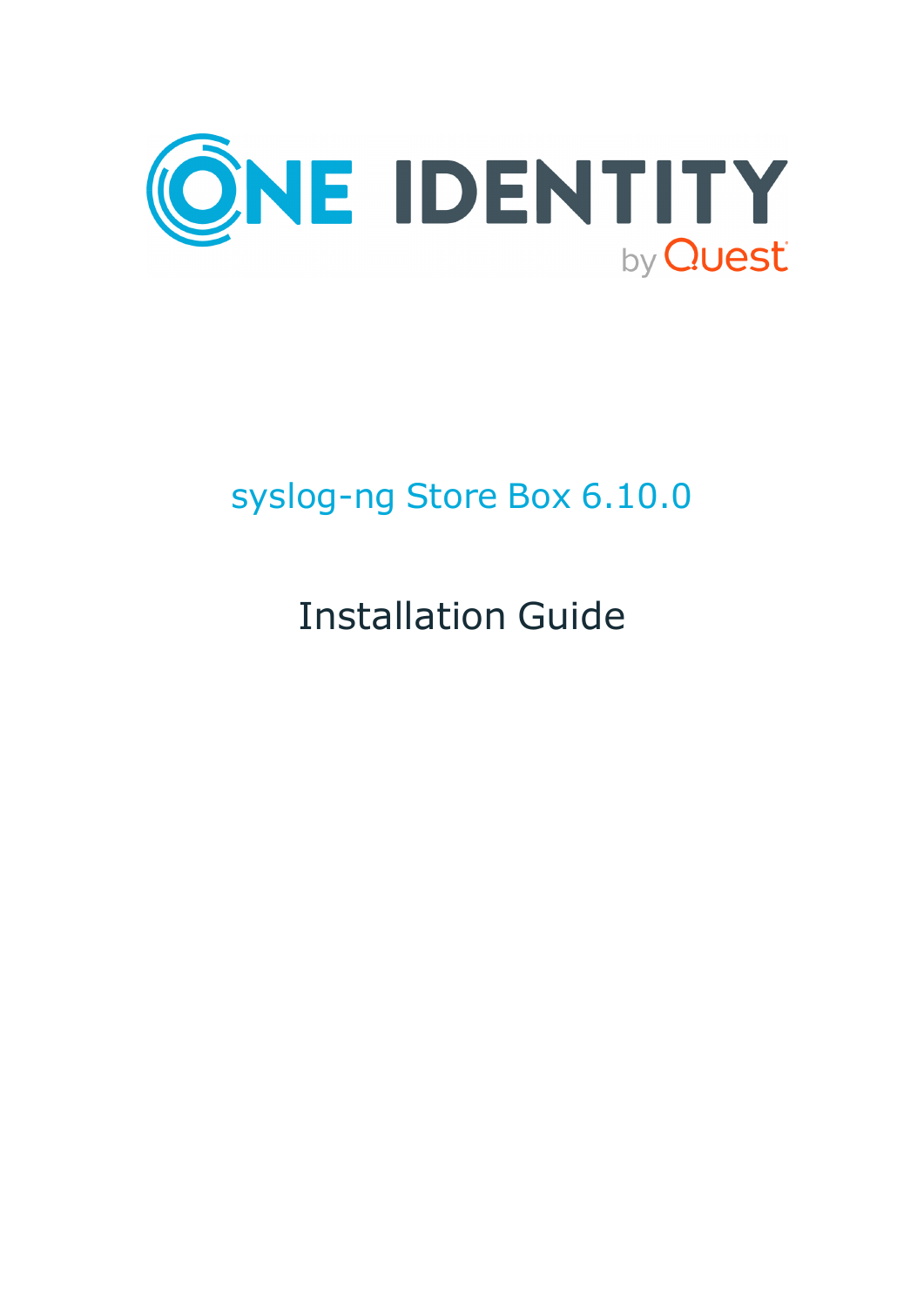#### **Copyright 2022 One Identity LLC.**

#### **ALL RIGHTS RESERVED.**

This guide contains proprietary information protected by copyright. The software described in this guide is furnished under a software license or nondisclosure agreement. This software may be used or copied only in accordance with the terms of the applicable agreement. No part of this guide may be reproduced or transmitted in any form or by any means, electronic or mechanical, including photocopying and recording for any purpose other than the purchaser's personal use without the written permission of One Identity LLC .

The information in this document is provided in connection with One Identity products. No license, express or implied, by estoppel or otherwise, to any intellectual property right is granted by this document or in connection with the sale of One Identity LLC products. EXCEPT AS SET FORTH IN THE TERMS AND CONDITIONS AS SPECIFIED IN THE LICENSE AGREEMENT FOR THIS PRODUCT, ONE IDENTITY ASSUMES NO LIABILITY WHATSOEVER AND DISCLAIMS ANY EXPRESS, IMPLIED OR STATUTORY WARRANTY RELATING TO ITS PRODUCTS INCLUDING, BUT NOT LIMITED TO, THE IMPLIED WARRANTY OF MERCHANTABILITY, FITNESS FOR A PARTICULAR PURPOSE, OR NON-INFRINGEMENT. IN NO EVENT SHALL ONE IDENTITY BE LIABLE FOR ANY DIRECT, INDIRECT, CONSEQUENTIAL, PUNITIVE, SPECIAL OR INCIDENTAL DAMAGES (INCLUDING, WITHOUT LIMITATION, DAMAGES FOR LOSS OF PROFITS, BUSINESS INTERRUPTION OR LOSS OF INFORMATION) ARISING OUT OF THE USE OR INABILITY TO USE THIS DOCUMENT, EVEN IF ONE IDENTITY HAS BEEN ADVISED OF THE POSSIBILITY OF SUCH DAMAGES. One Identity makes no representations or warranties with respect to the accuracy or completeness of the contents of this document and reserves the right to make changes to specifications and product descriptions at any time without notice. One Identity does not make any commitment to update the information contained in this document.

If you have any questions regarding your potential use of this material, contact:

One Identity LLC. Attn: LEGAL Dept 4 Polaris Way Aliso Viejo, CA 92656

Refer to our Web site [\(http://www.OneIdentity.com](http://www.oneidentity.com/)) for regional and international office information.

#### **Patents**

One Identity is proud of our advanced technology. Patents and pending patents may apply to this product. For the most current information about applicable patents for this product, please visit our website at [http://www.OneIdentity.com/legal/patents.aspx.](http://www.oneidentity.com/legal/patents.aspx)

#### **Trademarks**

One Identity and the One Identity logo are trademarks and registered trademarks of One Identity LLC. in the U.S.A. and other countries. For a complete list of One Identity trademarks, please visit our website at [www.OneIdentity.com/legal](http://www.oneidentity.com/legal). All other trademarks are the property of their respective owners.

#### **Legend**

**WARNING: A WARNING icon highlights a potential risk of bodily injury or property** œ **damage, for which industry-standard safety precautions are advised. This icon is often associated with electrical hazards related to hardware.**

**CAUTION: A CAUTION icon indicates potential damage to hardware or loss of data if instructions are not followed.**

SSB Installation Guide Updated - 31 May 2022, 21:27 Version - 6.10.0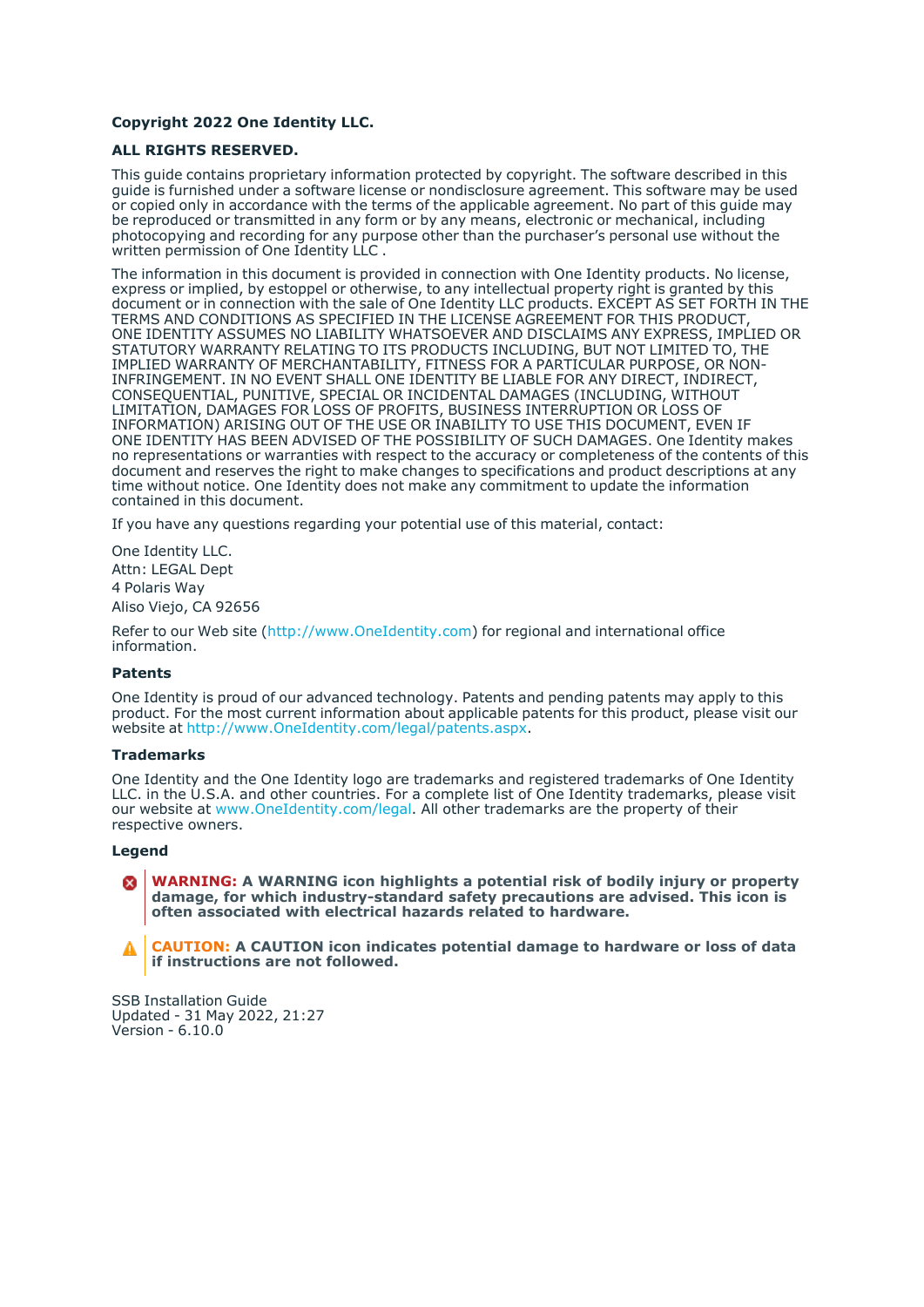## **Contents**

| Package contents inventory manufactured and a content of the content of the content of the content of the content of the content of the content of the content of the content of the content of the content of the content of                                                                  |     |
|------------------------------------------------------------------------------------------------------------------------------------------------------------------------------------------------------------------------------------------------------------------------------------------------|-----|
|                                                                                                                                                                                                                                                                                                |     |
|                                                                                                                                                                                                                                                                                                |     |
|                                                                                                                                                                                                                                                                                                |     |
|                                                                                                                                                                                                                                                                                                |     |
|                                                                                                                                                                                                                                                                                                |     |
|                                                                                                                                                                                                                                                                                                |     |
|                                                                                                                                                                                                                                                                                                |     |
|                                                                                                                                                                                                                                                                                                |     |
|                                                                                                                                                                                                                                                                                                |     |
|                                                                                                                                                                                                                                                                                                |     |
|                                                                                                                                                                                                                                                                                                |     |
|                                                                                                                                                                                                                                                                                                |     |
|                                                                                                                                                                                                                                                                                                |     |
|                                                                                                                                                                                                                                                                                                |     |
|                                                                                                                                                                                                                                                                                                |     |
|                                                                                                                                                                                                                                                                                                |     |
|                                                                                                                                                                                                                                                                                                |     |
| Increasing the virtual disk size of SSB under a virtual machine 28                                                                                                                                                                                                                             |     |
| Increasing the virtual disk size of SSB version 4.9 or later under a virtual machine 28                                                                                                                                                                                                        |     |
|                                                                                                                                                                                                                                                                                                | 29  |
| Contacting us <b>contacting</b> us <b>contacting</b> us <b>contacting</b> us <b>contacting</b> us <b>contacting</b> us <b>contacting</b> us <b>contacting</b> us <b>contacting</b> us <b>contacting</b> us <b>contacting</b> us <b>contacting</b> us <b>contacting</b> us <b>contacting</b> us | .30 |
| Technical support resources <b>Manual Strategie and Strategie and Strategie and Strategie and Strategie and Strategie and Strategie and Strategie and Strategie and Strategie and Strategie and Strategie and Strategie and Stra</b>                                                           |     |

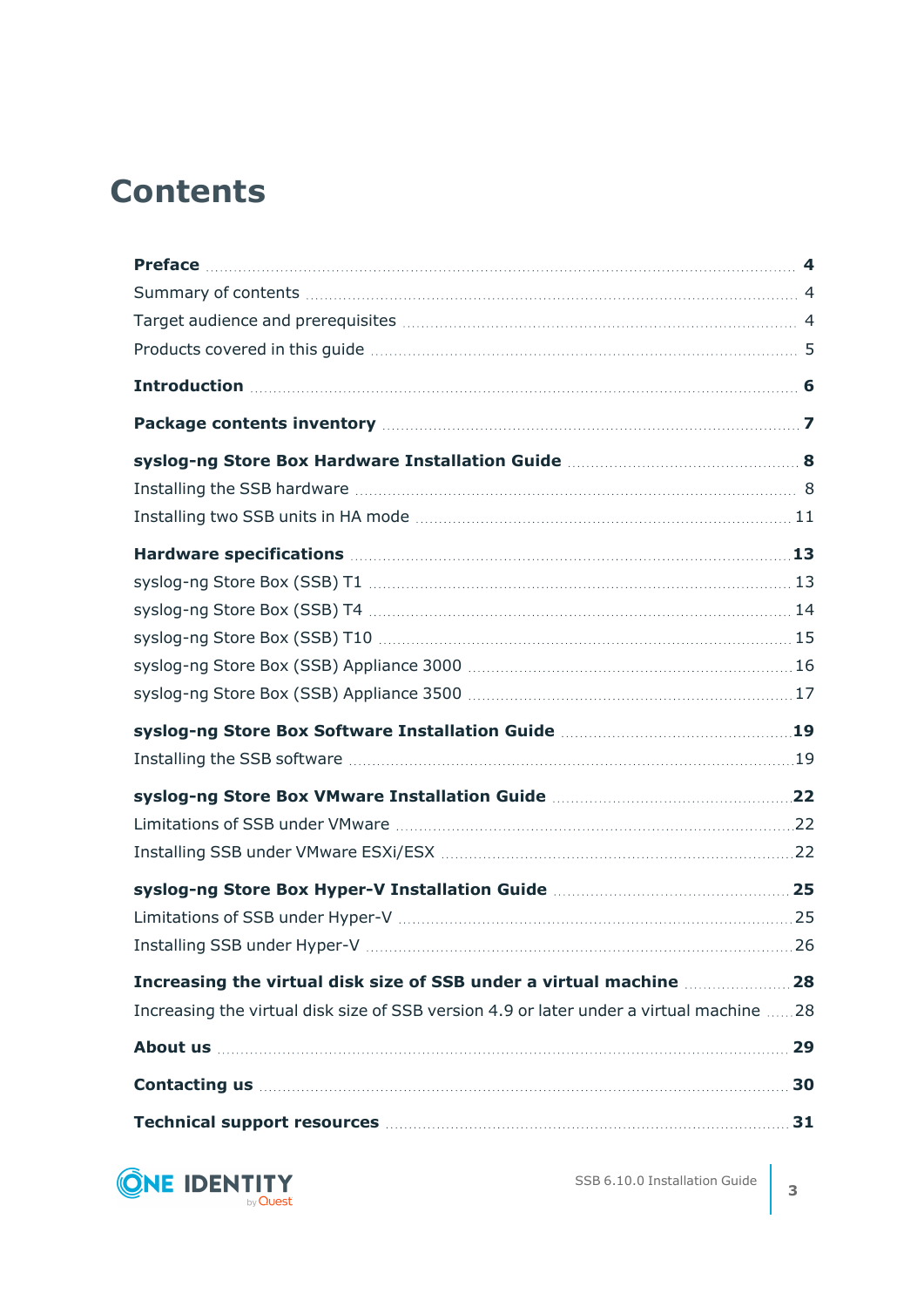## **Preface**

**1**

<span id="page-3-0"></span>Welcome to the syslog-ng Store Box 6.10.0 Installation Guide.

This document describes how to set up the syslog-ng Store Box (SSB) hardware and install SSB on certified hardware or as a VMware virtual appliance.

NOTE: When setting up a virtual environment, carefully consider the configuration aspects such as CPU, memory availability, I/O subsystem, and network infrastructure to ensure the virtual layer has the necessary resources available. Please consult [One](https://support.oneidentity.com/essentials/support-guide#tab3) [Identity's](https://support.oneidentity.com/essentials/support-guide#tab3) Product Support Policies for more information on environment virtualization.

### <span id="page-3-1"></span>**Summary of contents**

[Introduction](#page-5-0) on page 6 provides background information and describes the main purpose of the syslog-ng Store Box Installation Guide.

Package contents [inventory](#page-6-0) on page 7 lists the contents of the package you receive with the syslog-ng Store Box (SSB).

syslog-ng Store Box Hardware [Installation](#page-7-0) Guide on page 8 describes how to set up the SSB hardware.

Hardware [specifications](#page-12-0) on page 13 describes the hardware specifications of the SSB appliance.

syslog-ng Store Box Software [Installation](#page-18-0) Guide on page 19 describes how to install SSB on certified hardware.

syslog-ng Store Box VMware [Installation](#page-21-0) Guide on page 22 describes how to install SSB as a VMware virtual appliance.

### <span id="page-3-2"></span>**Target audience and prerequisites**

This guide is intended for system administrators, network administrators, and system integrators responsible for server administration processes within an organization.

The following skills and knowledge are necessary for a successful SSB administrator:



SSB 6.10.0 Installation Guide

**4**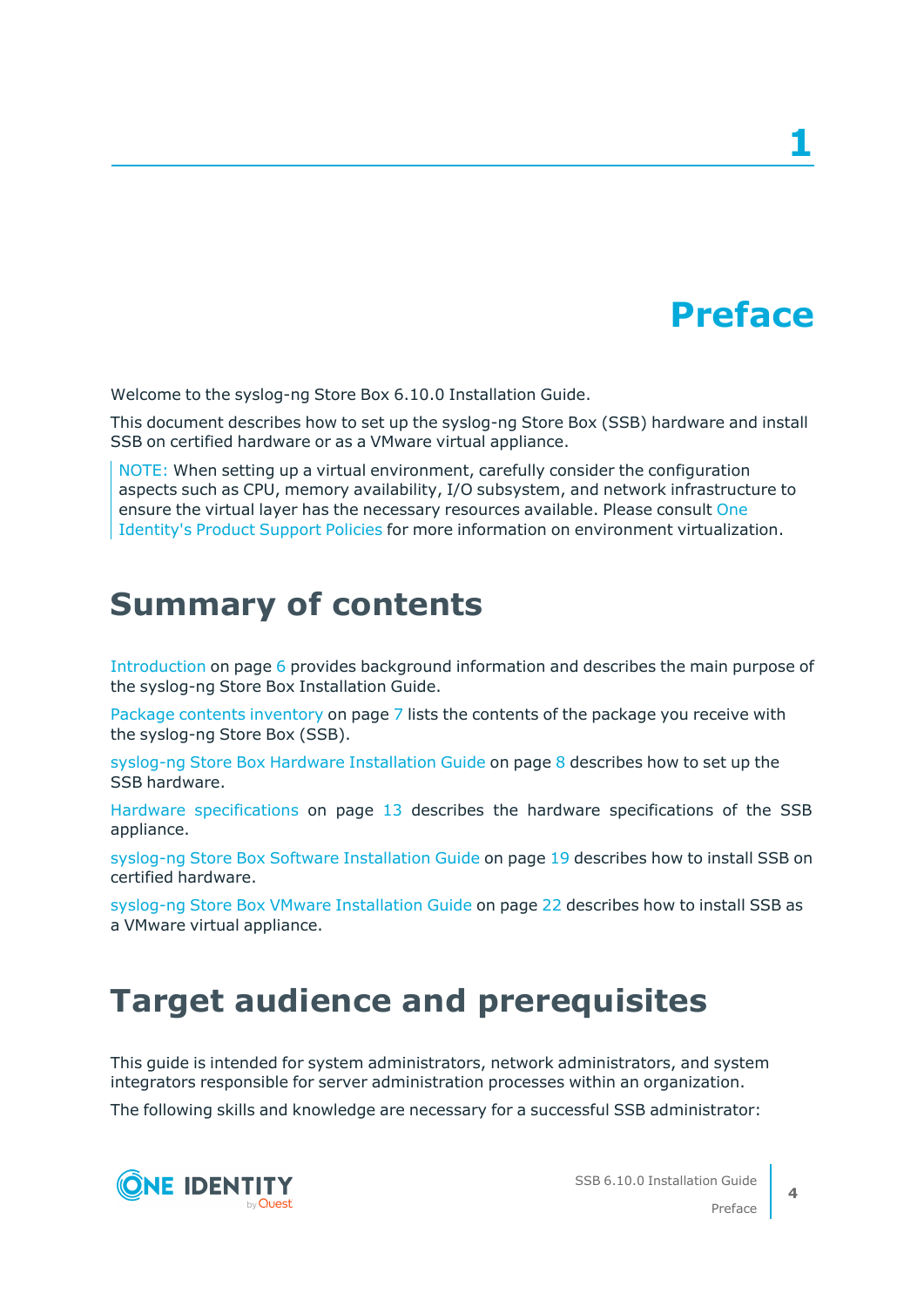- At least basic system administration knowledge.
- An understanding of networks, TCP/IP protocols, and general network terminology.
- An understanding of system logging and the protocols used in remote system logging.
- Familiarity with the concepts of the syslog-ng and the syslog-ng Agent for Windows applications.
- Working knowledge of the UNIX or Linux operating system is not mandatory but highly useful.

### <span id="page-4-0"></span>**Products covered in this guide**

This guide describes how to set up and install the syslog-ng Store Box version 6.10.0.

NOTE: Users of the syslog-ng Store Box are entitled to use the syslog-ng Premium Edition application as a log collector agent for SSB. This guide does not cover the installation and configuration of syslog-ng Premium Edition, for details, see the [syslog-ng](https://support.oneidentity.com/syslog-ng-store-box/technical-documents) Store Box [Documentation](https://support.oneidentity.com/syslog-ng-store-box/technical-documents) page.



Preface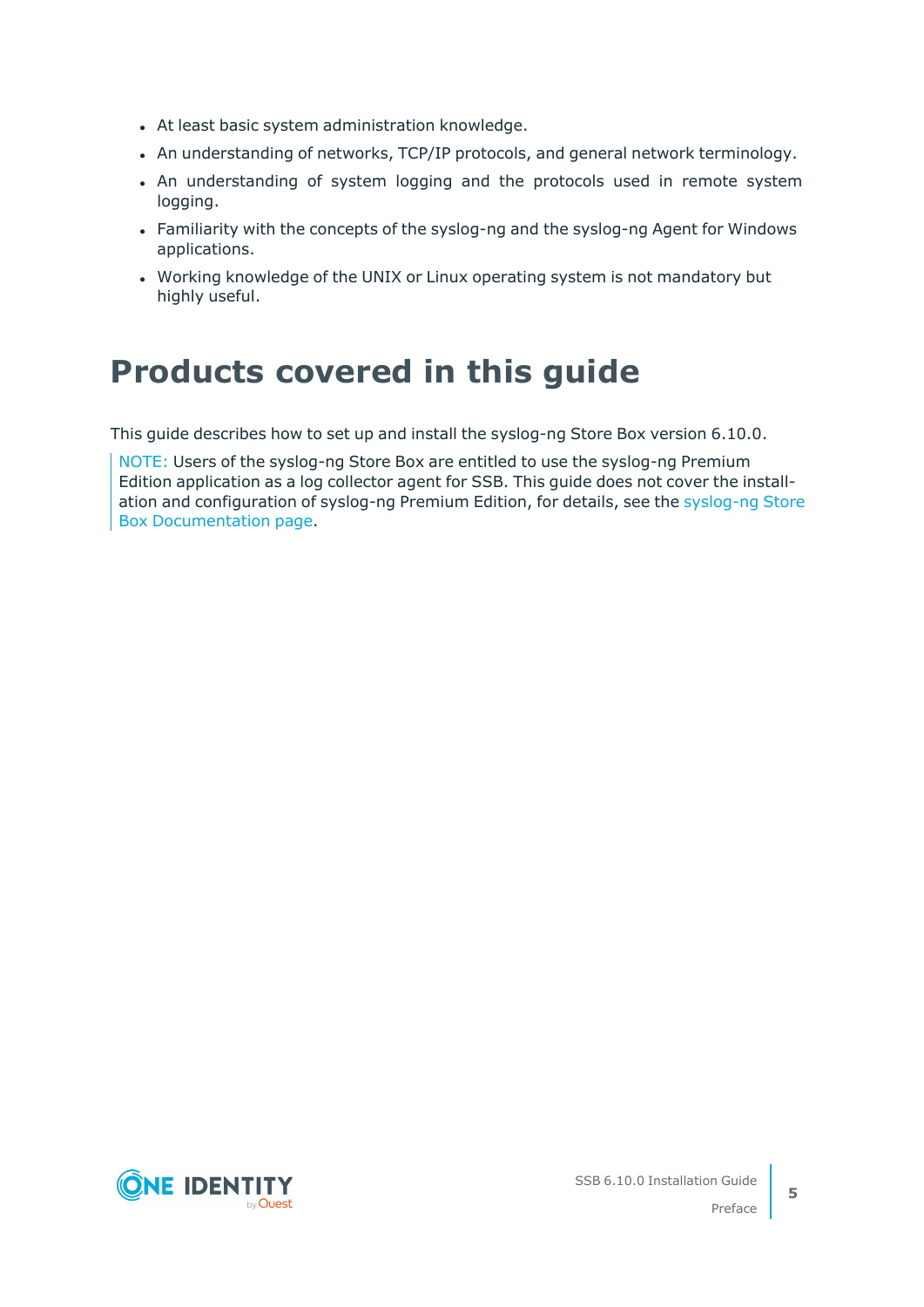## **Introduction**

<span id="page-5-0"></span>The aim of this guide is to provide detailed, step-by-step instructions on how to set up and install syslog-ng Store Box on unpacking it and any subsequent occasions that might require the re-installation of the product.

Note that the contents of this document were previously included in the syslog-ng Store Box Administrator Guide. This standalone guide was created to:

- Improve how information is organized in the syslog-ng Store Box documentation set.
- Make it easier for users to find information relevant to their roles, context, and how they use the product.

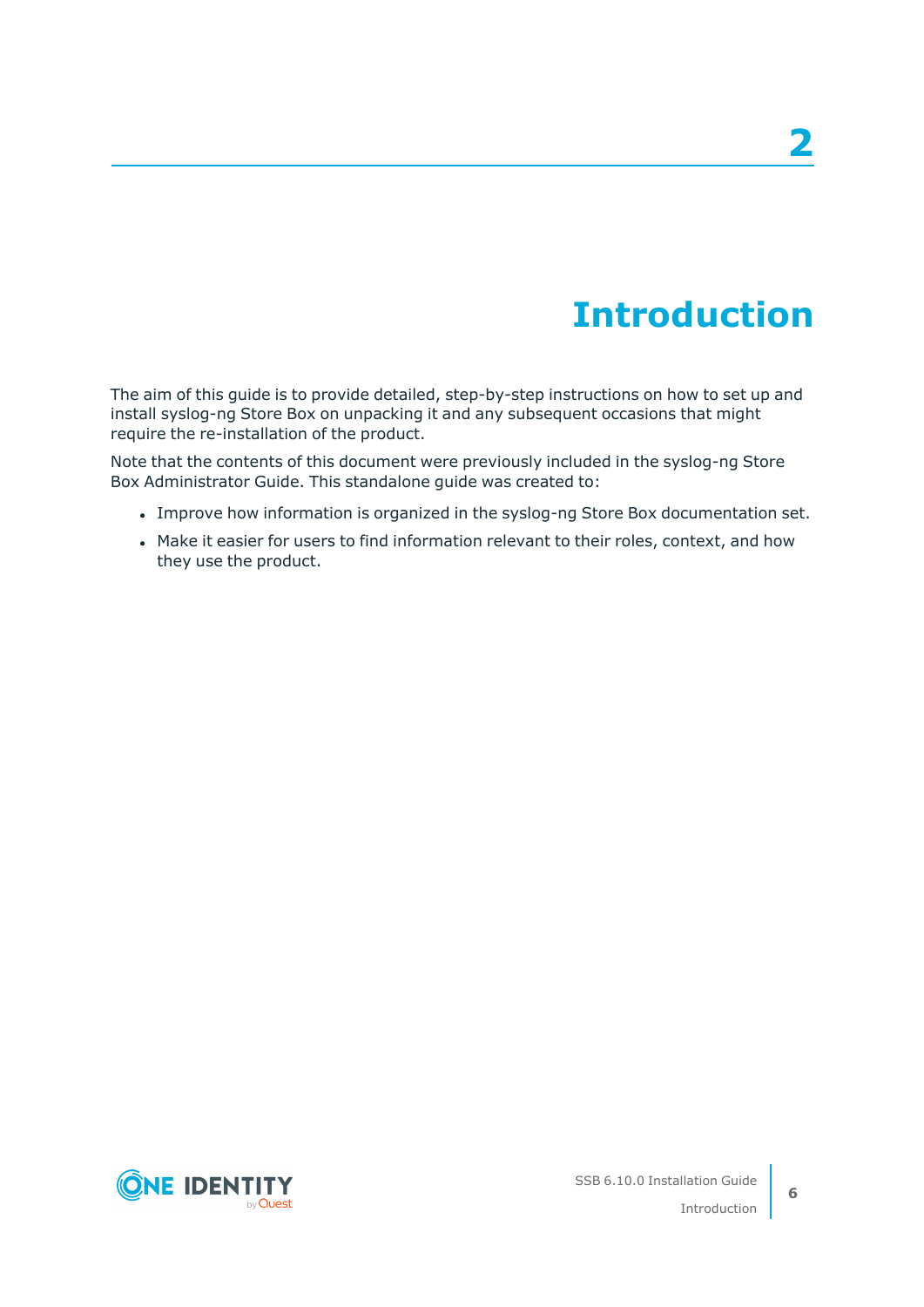## **Package contents inventory**

<span id="page-6-0"></span>Carefully unpack all server components from the packing cartons. The following items should be packaged with the syslog-ng Store Box:

- A syslog-ng Store Box appliance, pre-installed with the latest syslog-ng Store Box firmware.
- syslog-ng Store Box accessory kit, including the following:
	- syslog-ng Store Box 6.10.0 Packaging Checklist (this document).
	- GPL v2.0 license.
- Rack mount hardware.
- Power cable.

The default BIOS and IPMI passwords are in the documentation.

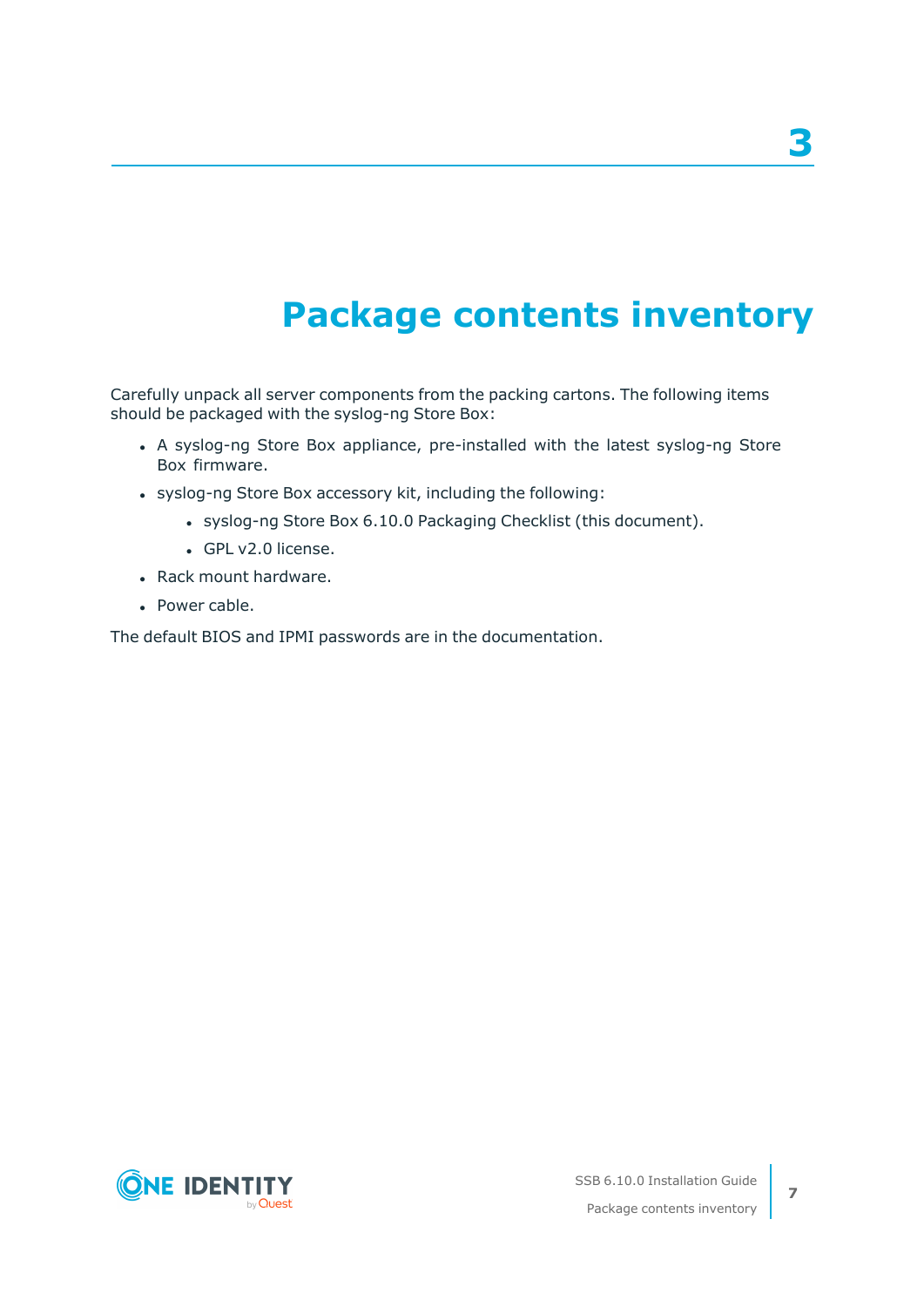## <span id="page-7-0"></span>**syslog-ng Store Box Hardware Installation Guide**

This section describes how to set up the syslog-ng Store Box (SSB) hardware. Refer to the following documents for step-by-step instructions:

- <sup>l</sup> *syslog-ng Store Box Appliance 3000*: see the *SC113 Chassis Series User's Manual, Chapter 6: Rack Installation*, available online at [https://www.supermicro.com/manuals/chassis/1U/SC113.pdf.](https://www.supermicro.com/manuals/chassis/1U/SC113.pdf)
- <sup>l</sup> *syslog-ng Store Box Appliance 3500*: see the *SuperServer 1029U-T Series User's Manual, Chapter 2: Server Installation*, available online at <https://www.supermicro.com/manuals/superserver/1U/MNL-1973.pdf>.

The manuals are also available online at the syslog-ng Store Box [Documentation](https://support.oneidentity.com/syslog-ng-store-box/technical-documents) page. Note that SSB hardware is built to custom specifications: CPU, memory, network card, and storage options differ from the stock chassis. You can find the hardware specifications in "Hardware [specifications"](https://support.oneidentity.com/technical-documents/syslog-ng-store-box/6.10.0/installation-guide/) in the Installation Guide.

- For details on how to install a single SSB unit, see Installing the SSB [hardware.](#page-7-1)
- For details on how to install two SSB units in high availability mode, see [Installing](#page-10-0) two SSB units in HA [mode.](#page-10-0)

### <span id="page-7-1"></span>**Installing the SSB hardware**

The following section describes how to install a single syslog-ng Store Box (SSB) unit.

#### *To install a single SSB unit*

- 1. Unpack SSB.
- 2. *Optional step*: Install SSB into a rack with the slide rails. Slide rails are available for all SSB appliances.
- 3. Connect the cables.



**8**

**4**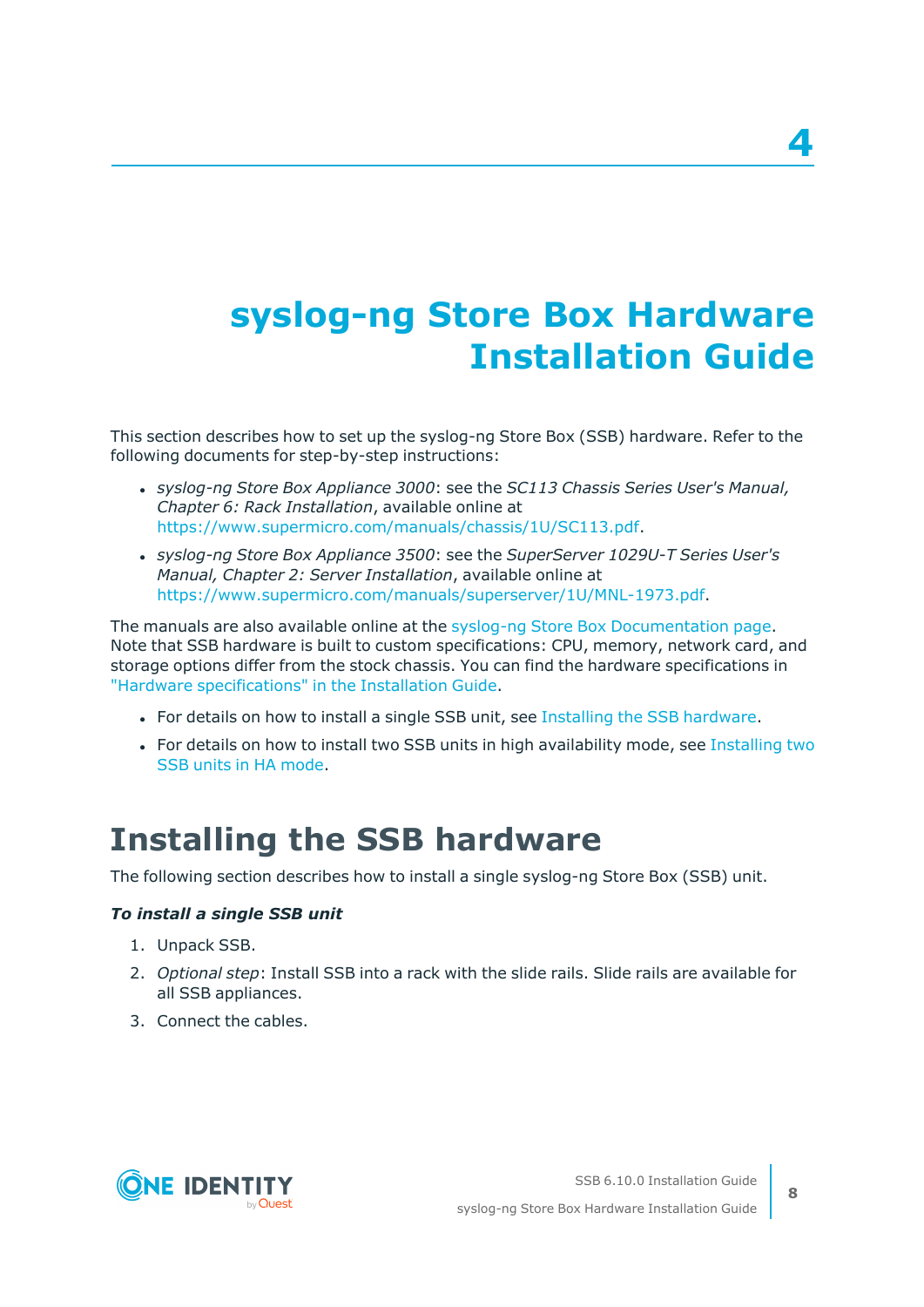#### a. **For general networks:**

Connect the Ethernet cable facing your LAN to the Ethernet connector labeled 1. This is the external interface of SSB. This interface is used for the initial configuration of SSB, and for communication between SSB and the clients. (For details on the roles of the different interfaces, see "Network [interfaces"](https://support.oneidentity.com/technical-documents/syslog-ng-store-box/6.10.0/administration-guide/the-concepts-of-ssb/network-interfaces/) in the [Administration](https://support.oneidentity.com/technical-documents/syslog-ng-store-box/6.10.0/administration-guide/the-concepts-of-ssb/network-interfaces/) Guide.)

#### **For 10Gbit-only networks:**

Connect the cable facing your LAN to the SFP+ connector labeled 5. This is the external interface of SSB. This interface is used for the initial configuration of SSB, and for communication between SSB and the clients. (For details on the roles of the different interfaces, see "Network [interfaces"](https://support.oneidentity.com/technical-documents/syslog-ng-store-box/6.10.0/administration-guide/the-concepts-of-ssb/network-interfaces/) in the [Administration](https://support.oneidentity.com/technical-documents/syslog-ng-store-box/6.10.0/administration-guide/the-concepts-of-ssb/network-interfaces/) Guide.)

NOTE: Only Intel-based SFP+ transceivers are compatible with the Intel 82599EB host chipset found in SSB.

The following Intel-based optical and Direct Attached Copper (DAC) SFP+ transceivers have been tested successfully with SSB, but in the future, their compatibility with SSB is not guaranteed:

- AOC-E10GSFPSR (optical)
- $\cdot$  SFP-10GE-SR (DAC)
- FTLX8571D3BCVIT1 (DAC)

For a list of Intel-based connectors that may be compatible with the Intel 82599EB host chipset found in SSB, see the 82599-BASED ADAPTERS section on the Linux\* Base Driver for the Intel(R) Ethernet 10 Gigabit PCI Express Adapters page at 82599-BASED [ADAPTERS/Linux\\*](https://www.kernel.org/doc/html/v4.20/networking/ixgbe.html) Base Driver for the Intel(R) Ethernet 10 Gigabit PCI Express [Adapters.](https://www.kernel.org/doc/html/v4.20/networking/ixgbe.html)

#### **A** CAUTION:

**Do not leave any unused SFP/SFP+ transceiver in the 10Gbit interface. It may cause network outage.**

b. Connect an Ethernet cable that you can use to remotely support the SSB hardware to the IPMI interface of SSB. For details, see the following documents:

For syslog-ng Store Box (SSB) Appliance 3000 and 3500, see the [Latest](https://support.oneidentity.com/kb/312276/) IPMI firmware for Syslog-ng Store Box [3000/3500](https://support.oneidentity.com/kb/312276/) and One Identity Safeguard for Privileged Sessions [3000/3500](https://support.oneidentity.com/kb/312276/) appliances.

For syslog-ng Store Box (SSB) T1 and syslog-ng Store Box (SSB) T4, see the IPMI [User's](https://www.supermicro.com/manuals/other/IPMI_Users_Guide.pdf) Guide.

#### **A** CAUTION:

**Connect the IPMI before plugging in the power cord. Failing to do so will result in IPMI failure.**

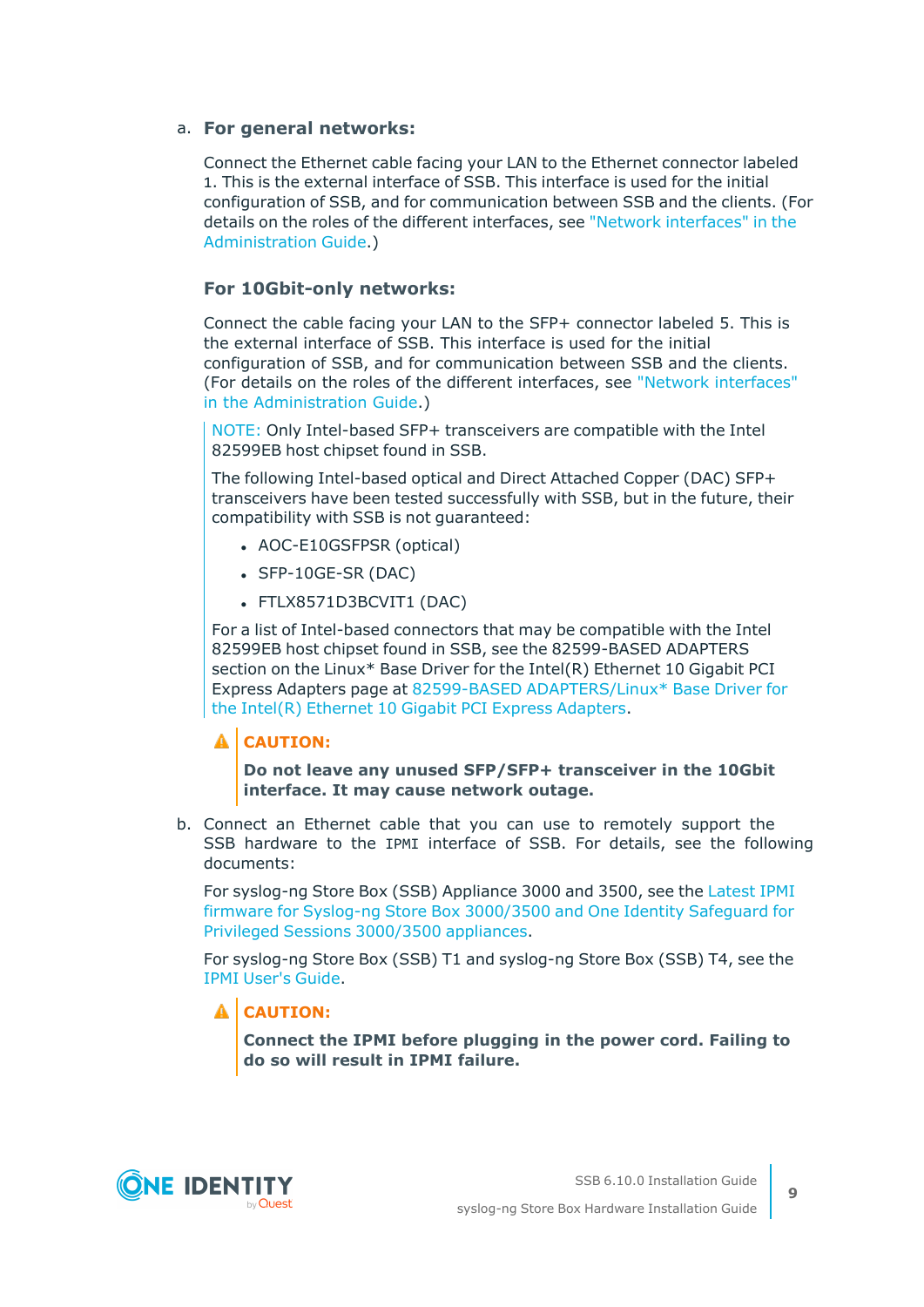### **CAUTION: SECURITY HAZARD!**

**The IPMI interface, like all out-of-band management interfaces, has known vulnerabilities that One Identity cannot fix or have an effect on. To avoid security hazards, One Identity recommends that you only connect the IPMI interface to wellprotected, separated management networks with restricted accessibility. Failing to do so may result in an unauthorized access to all data stored on the SSB appliance. Data on the appliance can be unencrypted or encrypted, and can include sensitive information, for example, passwords, decryption keys, private keys, and so on.**

**For more information, see Best Practices for [managing](https://www.supermicro.com/products/nfo/files/IPMI/Best_Practices_BMC_Security.pdf) servers with IPMI features enabled in [Datacenters](https://www.supermicro.com/products/nfo/files/IPMI/Best_Practices_BMC_Security.pdf).**

NOTE: The administrator of SSB must be authorized and able to access the IPMI interface for support and troubleshooting purposes in case vendor support is needed.

The following ports are used by the IPMI interface:

- Port 623 (UDP): IPMI (cannot be changed)
- Port  $5123$  (UDP): floppy (cannot be changed)
- $\bullet$  Port 5901 (TCP): video display (configurable)
- Port 5900 (TCP): HID (configurable)
- Port 5120 (TCP): CD (configurable)
- Port 80 (TCP): HTTP (configurable)
- c. *Optional step*: Connect the Ethernet cable to be used for managing SSB after its initial configuration to the Ethernet connector labeled 2. This is the management interface of SSB. (For details on the roles of the different interfaces, see "Network interfaces" in the [Administration](https://support.oneidentity.com/technical-documents/syslog-ng-store-box/6.10.0/administration-guide/the-concepts-of-ssb/network-interfaces/) Guide.)
- d. *Optional step*: Connect the Ethernet cable connecting SSB to another SSB node to the Ethernet connector labeled 4. This is the high availability (HA) interface of SSB. (For details on the roles of the different interfaces, see ["Network](https://support.oneidentity.com/technical-documents/syslog-ng-store-box/6.10.0/administration-guide/the-concepts-of-ssb/network-interfaces/) interfaces" in the [Administration](https://support.oneidentity.com/technical-documents/syslog-ng-store-box/6.10.0/administration-guide/the-concepts-of-ssb/network-interfaces/) Guide.)
- 4. Power on the hardware.
- 5. Change the BIOS password on the syslog-ng Store Box. The default password is ADMIN or changeme, depending on your hardware.
- 6. Change the IPMI password on the syslog-ng Store Box. The default password is ADMIN or changeme, depending on your hardware.

NOTE:Ensure that you have the latest version of IPMI firmware installed. You can download the relevant firmware from the One Identity Knowledge Base:



**10**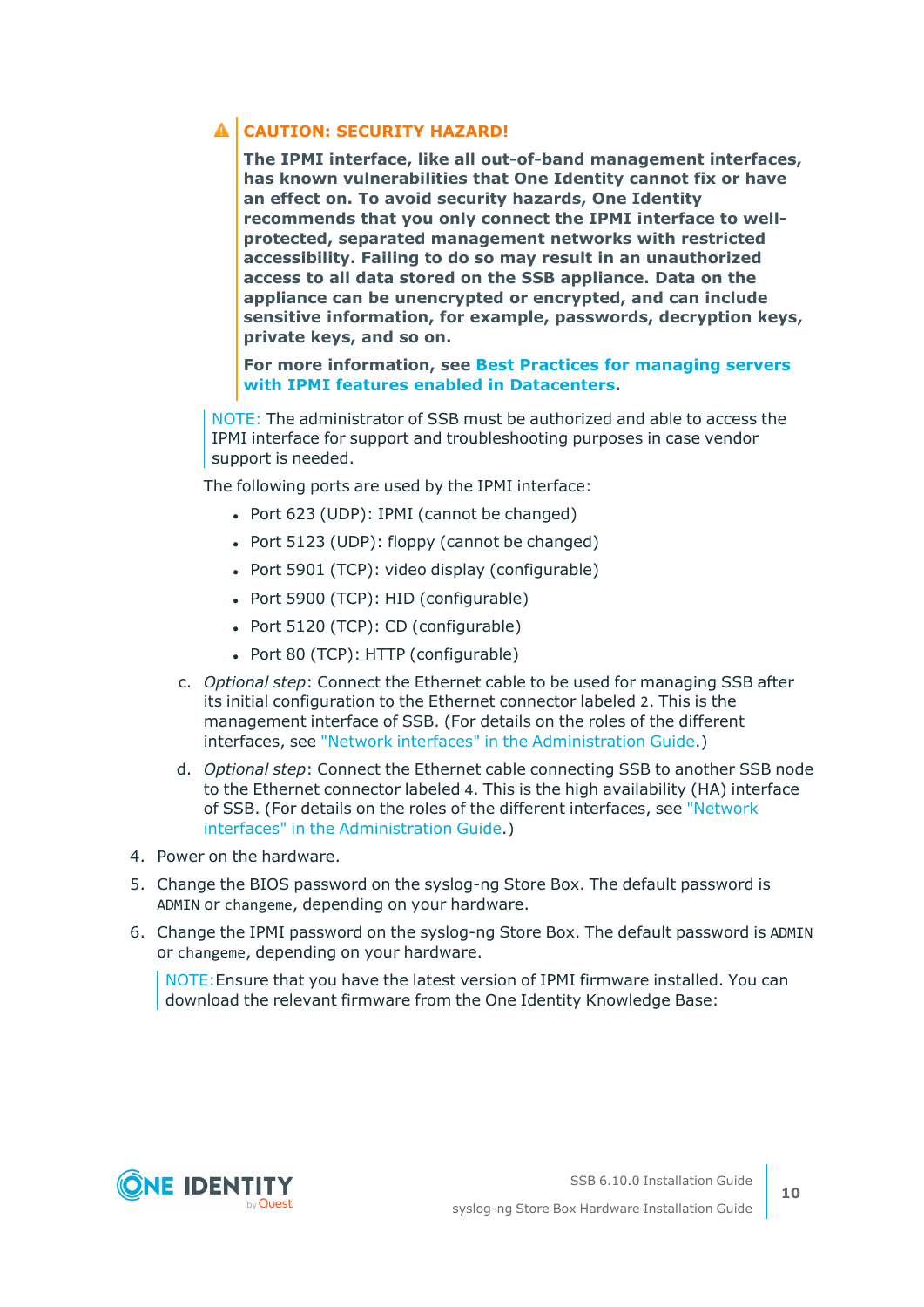- IPMI firmware for [syslog-ng](https://support.oneidentity.com//kb/259247) Store Box Appliance 3000
- IPMI firmware for [syslog-ng](https://support.oneidentity.com//kb/259251) Store Box Appliance 3500

To change the IPMI password, connect to the IPMI remote console.

NOTE: If you encounter issues when connecting to the IPMI remote console, add the DNS name or the IP address of the IPMI interface to the exception list (whitelist) of the Java console. For details on how to do this, see the Java FAQ entry titled How can I configure the [Exception](https://www.java.com/en/download/faq/exception_sitelist.xml) Site List?.

7. Following boot, SSB attempts to receive an IP address automatically via DHCP. If it fails to obtain an automatic IP address, it starts listening for HTTPS connections on the 192.168.1.1 IP address.

To configure SSB to listen for connections on a custom IP address, complete the following steps:

- a. Access SSB from the local console, and log in with username root and password default.
- b. In the Console Menu, select **Shells > Core shell**.
- c. Change the IP address of SSB:

ip addr add <IP-address>/24 dev eth0

Replace <IP-address> with an IPv4 address suitable for your environment.

d. Set the default gateway using the following command:

ip route add default via <IP-of-default-gateway>

Replace <IP-of-default-gateway> with the IP address of the default gateway.

- e. Type exit, then select **Logout** from the Console Menu.
- 8. Connect to the SSB web interface from a client machine and complete the Welcome Wizard as described in "The [Welcome](https://support.oneidentity.com/technical-documents/syslog-ng-store-box/6.10.0/administration-guide/) Wizard and the first login" in the [Administration](https://support.oneidentity.com/technical-documents/syslog-ng-store-box/6.10.0/administration-guide/) Guide.

NOTE: The syslog-ng Store Box Administrator Guide is available on the [syslog-ng](https://support.oneidentity.com/syslog-ng-store-box/technical-documents) Store Box [Documentation](https://support.oneidentity.com/syslog-ng-store-box/technical-documents) page.

### <span id="page-10-0"></span>**Installing two SSB units in HA mode**

The following describes how to install SSB with high availability support.

#### *To install SSB with high availability support*

- 1. For the first SSB unit, complete Installing the SSB [hardware](#page-7-1) on page 8.
- 2. For the second SSB unit, complete Steps 1-3 of Installing the SSB [hardware](#page-7-1) on [page](#page-7-1) 8.

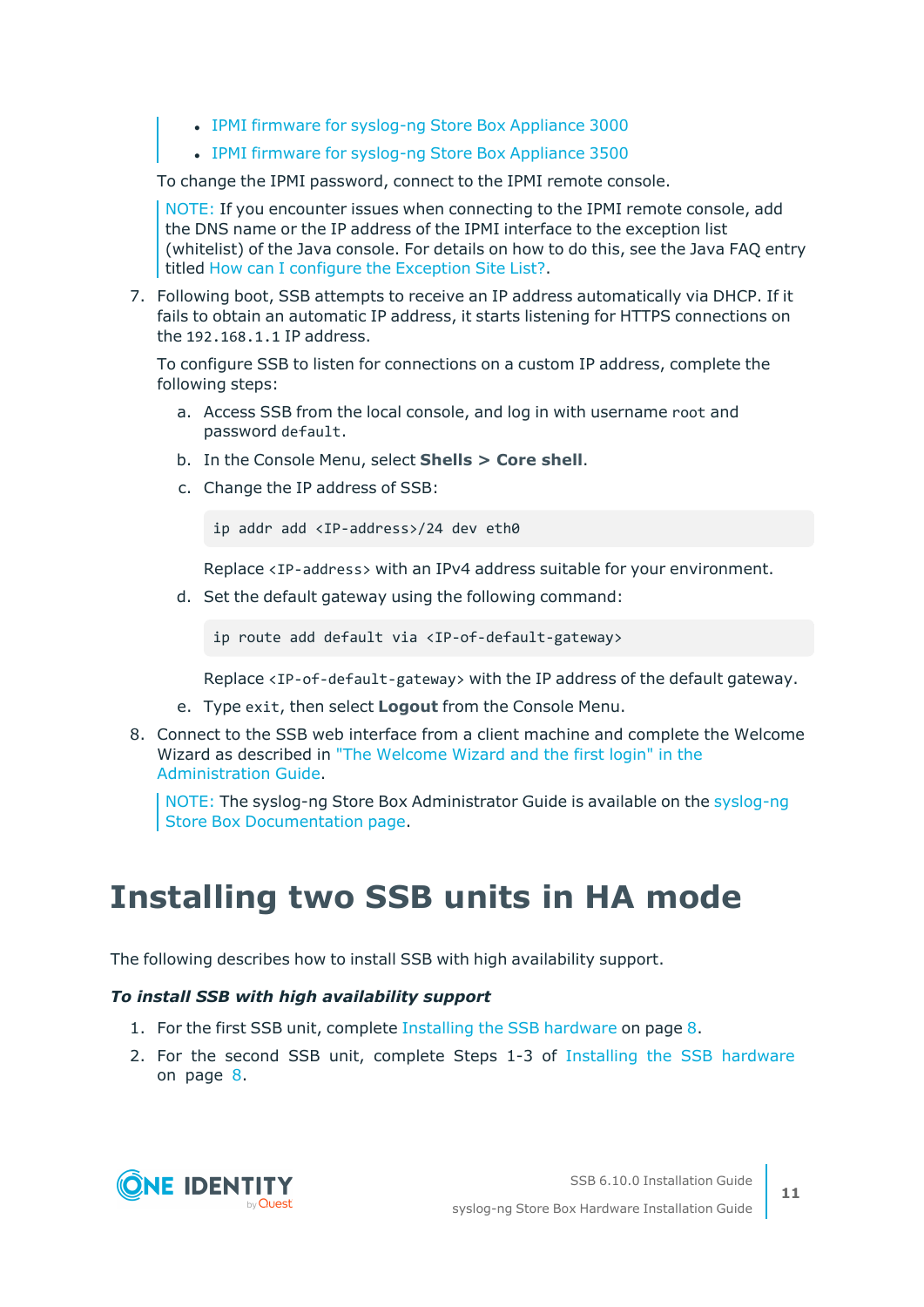- 3. Connect the two units with an Ethernet cable via the Ethernet connectors labeled as 4.
- 4. Power on the second unit.
- 5. Change the BIOS and IPMI passwords on the second unit. The default password is ADMIN or changeme, depending on your hardware.
- 6. Connect to the SSB web interface of the first unit from a client machine and enable high availability mode. Navigate to **Basic Settings > High Availability** . Click **Convert to Cluster**, then reload the page in your browser.
- 7. Click **Reboot Cluster**.
- 8. Wait until the slave unit synchronizes its disk to the master unit. Depending on the size of the hard disks, this may take several hours. You can increase the speed of the synchronization via the SSB web interface at **Basic Settings > High Availability > DRBD sync rate limit**.

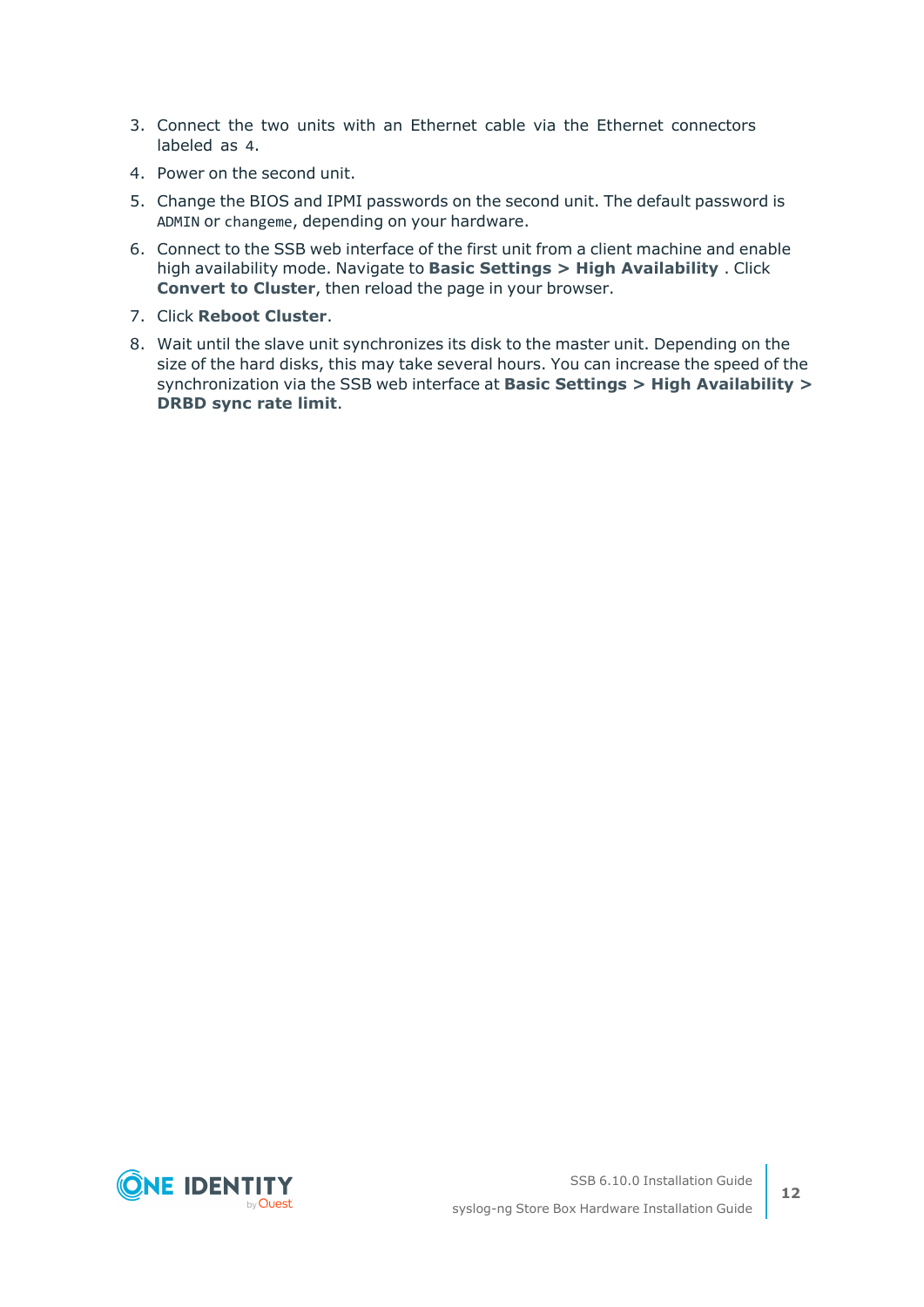## **Hardware specifications**

<span id="page-12-0"></span>The syslog-ng Store Box (SSB) appliances are built on high performance, energy efficient, and reliable hardware that are easily mounted into standard rack mounts.

<span id="page-12-1"></span>The following sections provide detailed information of SSB appliances.

### **[syslog-ng](https://www.supermicro.com/products/system/1u/5016/sys-5016i-mr.cfm) Store Box (SSB) T1**

**Unit:** 1 **Number of disk slots:** 2 (internal only) **Redundant PSU:** 0 **Mainboard:** [X8SIL-F](https://www.supermicro.com/products/motherboard/xeon3000/3400/X8SIL.cfm) **Chipset:** Intel 3420 **NIC:** • 2x Intel® 82574L Gigabit Ethernet Controller • 1x Supermicro AOC-SG-i2 Dual GbE PCI-Ex4 **IPMI:** Nuvoton WPCM450, SMT (Latest ver.: 3.16) **CPU:** 1x Intel Xeon X3430 [2.4GHz](https://ark.intel.com/products/42927) Quad **RAM:** 2x 4GB Samsung DDR3-1600 ECC/Unbuffered STD **HDD:** 2x Seagate Constellation ES.3 1TB SATA III **RAID:** Software RAID **RAID type:** RAID1 **Chassis (H x W x D):** 43mm x 426mm x 356mm (1U) **Chassis (H x W x D):** 1,7" x 16,8" x 14,0" (1U) **Chassis:** [SuperChassis](https://www.supermicro.com/products/chassis/1U/512/SC512-200.cfm) 512-200B **Weight:** 7,7 kg / 17 lbs **Wattage IDLE:** 50 Watt **Wattage LOAD:** 243 Watt **System MTBF (h):** 42216 hours **Electrical:** 100 - 240V, 60-50Hz, 4 - 2 Amp **Operating temperature:** 10°C to 35°C **Non-operating temperature:** -40°C to 70°C **Humidity range:** 8% to 90%

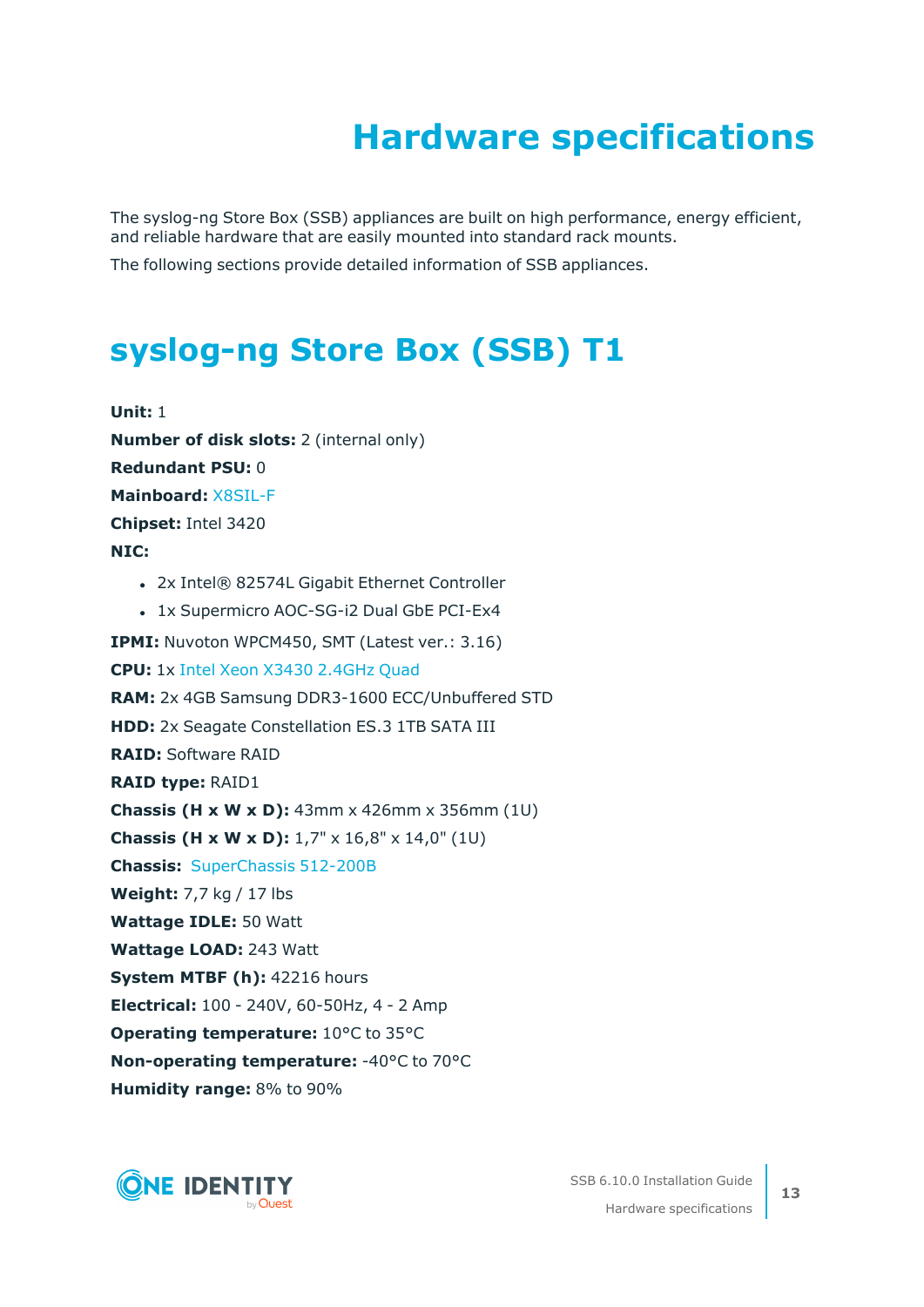**Non-operating humidity:** 5% to 95% **Compliant to:** CE, cCSAus, FCC, VCCI-A Link to manufacturer [documentation](https://www.supermicro.com/products/system/1u/5016/sys-5016i-mr.cfm)

### <span id="page-13-0"></span>**[syslog-ng](https://www.supermicro.com/products/system/1u/5017/sys-5017c-urf.cfm) Store Box (SSB) T4**

**Unit:** 1 **Number of disk slots:** 4 **Redundant PSU:** 1 **Mainboard:** [X9SPU-F](https://www.supermicro.com/products/motherboard/Xeon/C216/X9SPU-F.cfm) **Chipset:** Intel C216 Express PCH **NIC** • 2x Intel® 82574L Gigabit Ethernet Controller • 1x Supermicro AOC-SG-i2 Dual GbE PCI-Ex4 **IPMI:** Nuvoton WPCM450RA0BX, SMT (Latest ver.: 3.38) **CPU:** 1x Intel Xeon [E3-1275v2](https://ark.intel.com/products/65726) 3.5GHz Quad **RAM:** 2x 4GB Samsung DDR3-1600 ECC/Unbuffered STD **HDD:** 4x Seagate Constellation ES.3 2TB SATA III **RAID:** • LSI MegaRAID SAS 9271-4i SGL  $\cdot$  + LSI LSIiBBU09 BBU **RAID type:** RAID10 **Chassis (H x W x D):** 43mm x 437mm x 650mm **Chassis: (H x W x D)** 1,7" x 17,2" x 25,6" **Chassis:** SuperChassis [815TQ-R500UB](https://www.supermicro.com/products/chassis/1U/815/SC815TQ-R500U.cfm) **Weight:** 16,5 kg / 38 lbs **Wattage IDLE:** 60 Watt **Wattage LOAD:** 547 Watt **System MTBF (h):** 69667 hours **Electrical:** 100 - 240V, 60-50Hz, 6.2 - 2.6 Amp **Operating temperature:** 10°C to 35°C **Non-operating temperature:** -40°C to 70°C **Humidity range:** 8% to 90% **Non-operating humidity:** 5% to 95%



Hardware specifications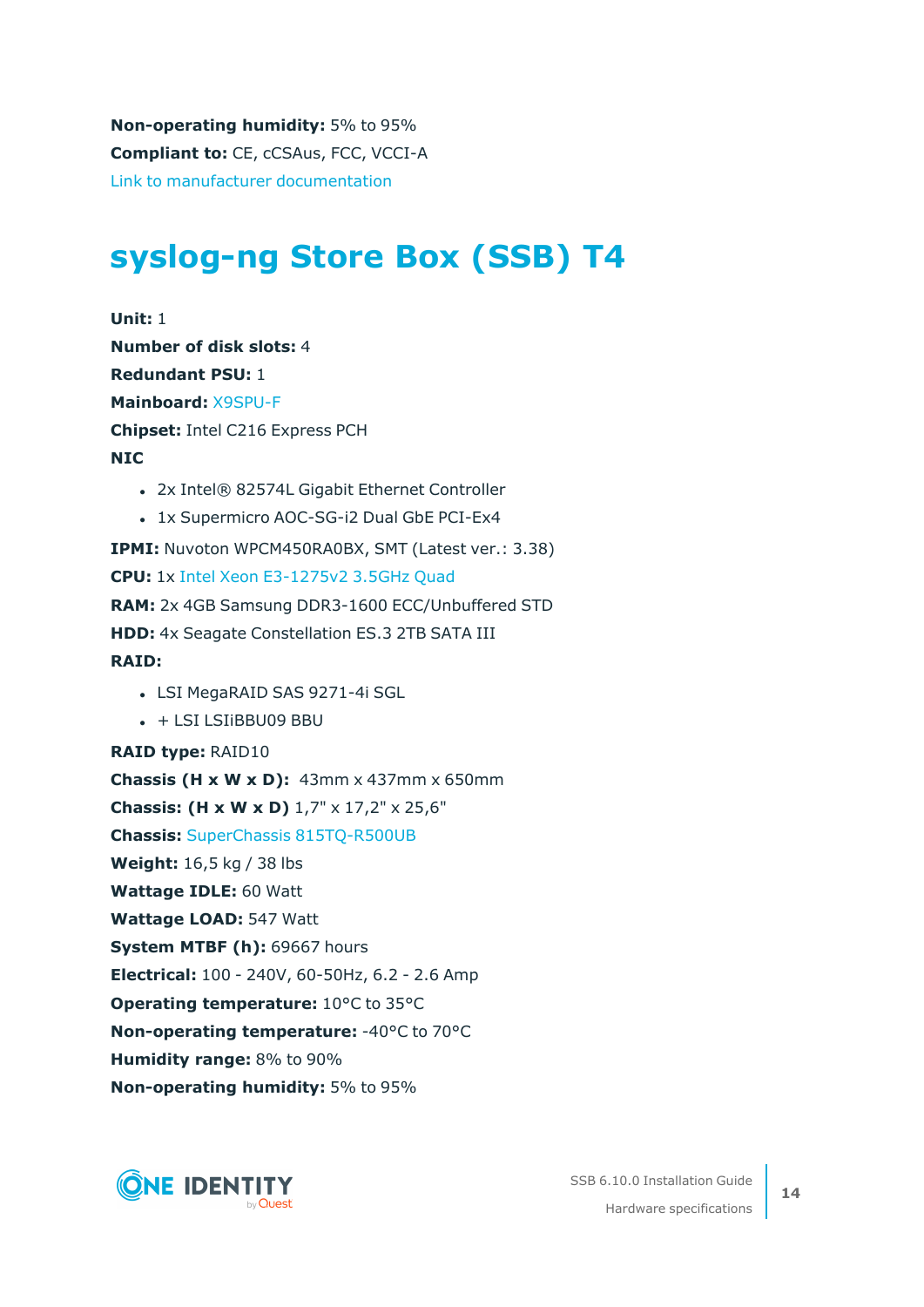### <span id="page-14-0"></span>**[syslog-ng](https://www.supermicro.com/products/system/2u/2027/sys-2027r-72rftp_.cfm) Store Box (SSB) T10**

**Unit:** 2 **Number of disk slots:** 12 **Redundant PSU:** 1 **Mainboard:** [X9DRW-7TPF+](https://www.supermicro.com/products/motherboard/Xeon/C600/X9DRW-7TPF_.cfm) **Chipset:** Intel® C602J **NIC:**

- $\cdot$  1x Intel® 82599 Dual Port 10G SFP+
- 1x Intel® i350 Dual Port Gigabit Ethernet
- 1x Supermicro AOC-SG-i2 Dual GbE PCI-Ex4

**IPMI:** Nuvoton WPCM450 BMC, SMT (Latest ver.: 3.39)

**CPU:** 2x Intel Xeon [E5-2630v2](https://ark.intel.com/products/75790) 2.6GHz

**RAM:** 8x 4GB Samsung DDR3-1600 ECC/Unbuffered STD

**HDD:** 13x Seagate Constellation.2 SAS 1TB 2.5"

#### **RAID:**

- LSI 2208 (1GB cache)
- $\cdot$  + Supermicro BTR-0022L-LSI00279 BBU
- +Chenbro CK22803 [Expander](https://www.chenbro.com/en-global/products/Storage_Expansion_Kit/SAS_Expander_Card/CK22803)

#### **RAID type:** RAID50





Hardware specifications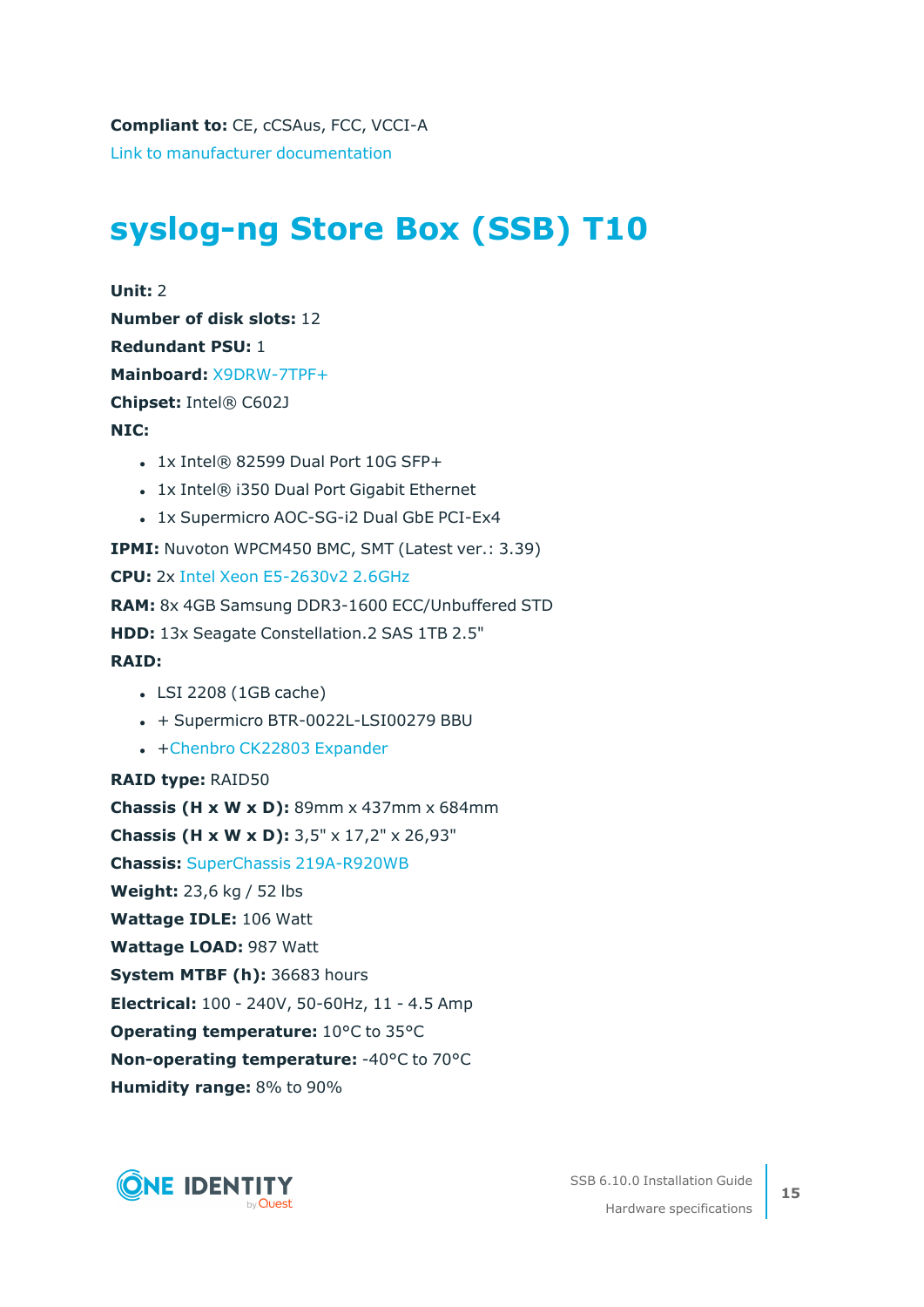**Non-operating humidity:** 5% to 95% **Compliant to:** CE, cCSAus, FCC, VCCI-A Link to manufacturer [documentation](https://www.supermicro.com/products/system/2u/2027/sys-2027r-72rftp_.cfm)

### <span id="page-15-0"></span>**syslog-ng Store Box (SSB) [Appliance](https://www.supermicro.com/en/products/system/1U/5019/SYS-5019S-WR.cfm) [3000](https://www.supermicro.com/en/products/system/1U/5019/SYS-5019S-WR.cfm)**

**Unit:** 1 U **Drive Bays:** 8 x 2.5 **Redundant PSU:** Yes **NIC:** 4 x 1GBase-T Ethernet ports **IPMI:** version 2.0 **CPU:** Intel Xeon E3-1275 3.60 Ghz 4 Core **Memory:** 2x 16GB **HDD:** 4x 2TB **RAID:** LSI MegaRAID SAS 9361-4i **RAID Type:** RAID 5 **Usable Storage:** 6TB **Chassis (W x H x D):** 17.2" x 1.7" x 23.5" (437 x 43 x 650 mm) **Weight:** 35 lbs (15.9kg) **Wattage IDLE / LOAD:** N/A **Electrical:** 500W Redundant AC-DC Power Supplies **Operating Temperature:** 5°C to 35°C (41°F to 95°F) **Non-operating Temperature:** -40°C to 60°C (-40°F to 140°F) **Humidity Range:** 8% to 90% (non-condensing) **Non-operating Humidity:** 5% to 95% (non-condensing) **Compliant to:** CE, cCSAus, FCC, VCCI-A Link to manufacturer [documentation](https://www.supermicro.com/en/products/system/1U/5019/SYS-5019S-WR.cfm)

#### **List of appliance ports**



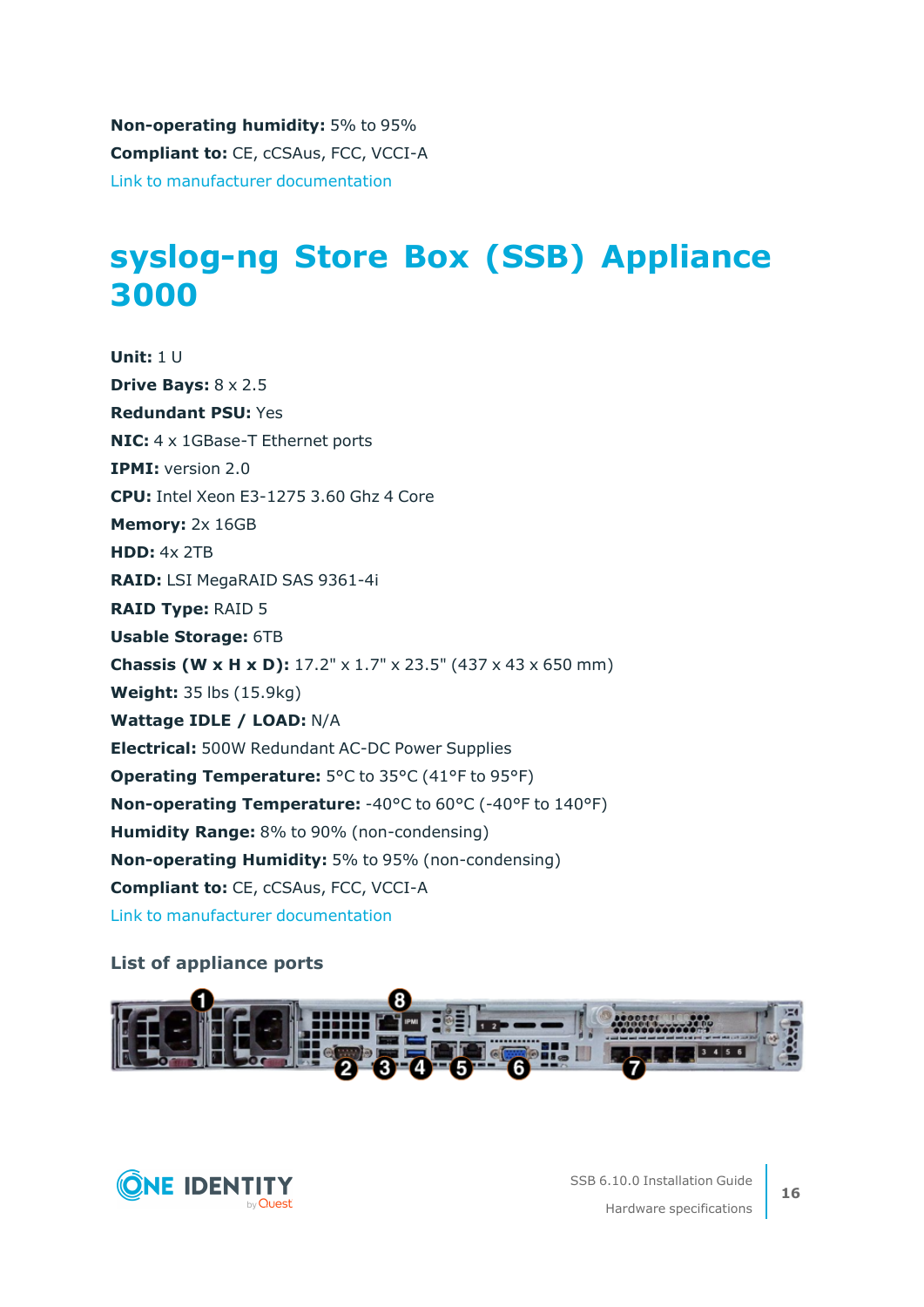- 1. Redundant power supplies
- 2. Serial port
- 3. 2x USB ports
- 4. 2x USB ports
- 5. 2x RJ45 GbE Ethernet ports
- 6. VGA port
- 7. 4 x 1GBase-T Ethernet ports
- <span id="page-16-0"></span>8. Dedicated IPMI LAN port

### **syslog-ng Store Box (SSB) [Appliance](https://www.supermicro.com/en/products/system/1U/1029/SYS-1029U-TRT.cfm) [3500](https://www.supermicro.com/en/products/system/1U/1029/SYS-1029U-TRT.cfm)**

**Unit:** 1 U **Drive Bays:** 10 x 2.5 **Redundant PSU:** Yes **NIC:** • 2 x 1GBase-T Ethernet ports • 2 x 10GBase-T Ethernet ports **IPMI:** version 2.0 **CPU:** 2 x Intel Xeon Silver 4110 2.1 Ghz 8 Core **Memory:** 8 x 8GB **HDD:** 8 x 2TB + 1 HotSpare **RAID:** • LSI Avago CacheVault Power Module 02 (CVPM02) Kit <sup>l</sup> 1 x Broadcom MegaRAID SAS 9361-16i + **RAID Type:** RAID 50 **Usable Storage:** 12 TB **Chassis (W x H x D):** 17.2" x 1.7" x 28.5" (437 x 43 x 724 mm) **Weight:** 41 lbs (18.6kg) **Wattage IDLE / LOAD:** N/A **Electrical:** 750W Redundant AC-DC Power Supplies **Operating Temperature:**  $10^{\circ}$ C to  $35^{\circ}$ C (50 $^{\circ}$ F ~ 95 $^{\circ}$ F) **Non-operating Temperature:** -40°C to 60°C (-40°F to 140°F) **Humidity Range:** 8% to 90% (non-condensing)

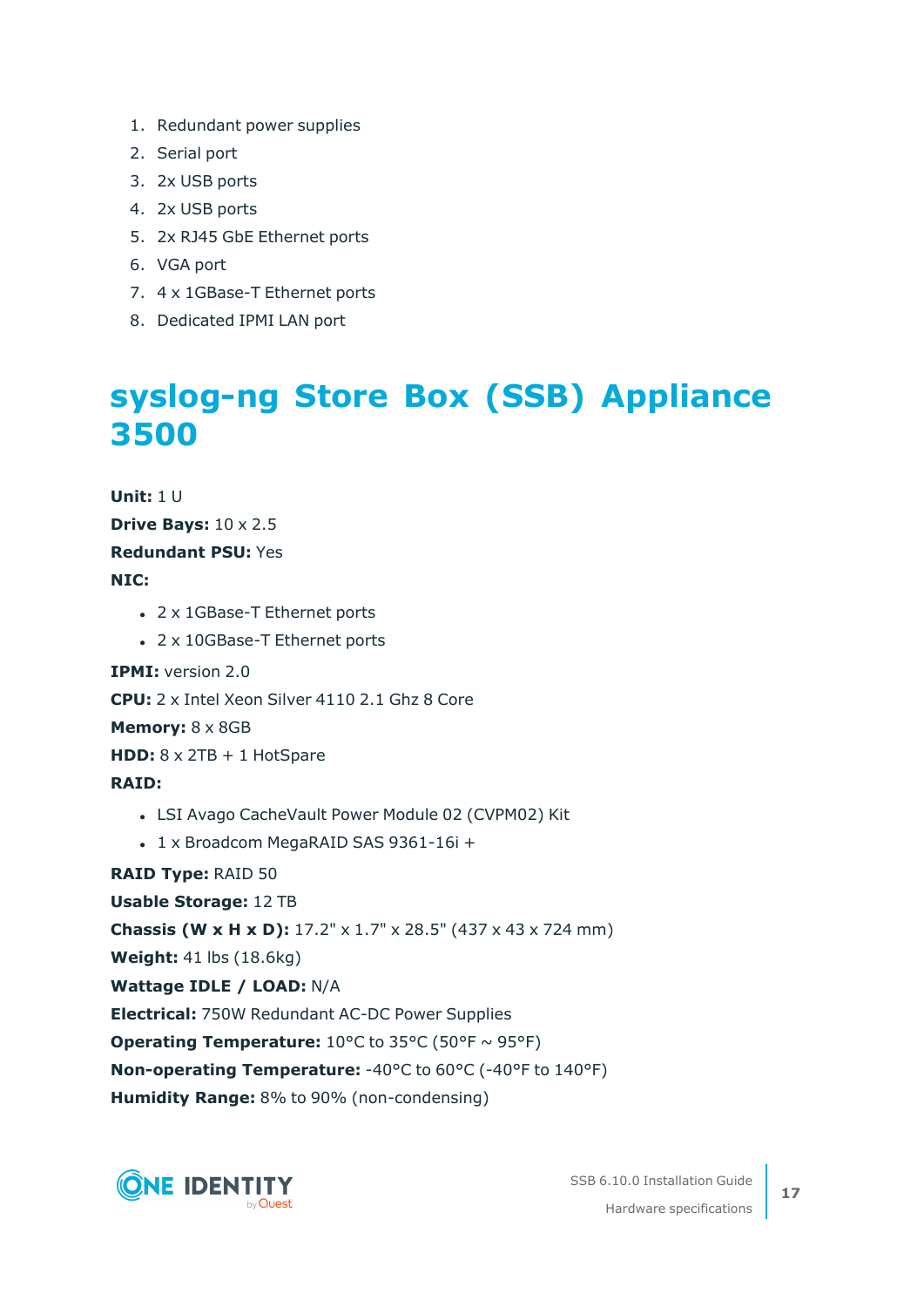#### **Non-operating Humidity:** 5% to 95% (non-condensing)

#### **Compliant to:** CE, cCSAus, FCC, VCCI-A

#### Link to manufacturer [documentation](https://www.supermicro.com/en/products/system/1U/1029/SYS-1029U-TRT.cfm)

NOTE:The syslog-ng Store Box (SSB) Appliance 3500 is equipped with a dual-port 10Gbit interface. This interface has SFP+ connectors (not RJ-45) labeled 5 and 6, and can be found right of the label 1 and 2 Ethernet interfaces. If you want faster communication, for example, in case of high data load, you can connect up to two 10G SFP+ transceivers. These transceivers are not shipped with the original package and have to be purchased separately.

#### **List of appliance ports**



- 1. Redundant power supplies
- 2. 2x RJ45 10GbE Ethernet ports
- 3. 2x 3.0 USB ports
- 4. Dedicated IPMI LAN port
- 5. Serial port
- 6. VGA port
- 7. 2 x 1GBase-T Ethernet ports
- 8. 2x SFP+ 10GbE ports



Hardware specifications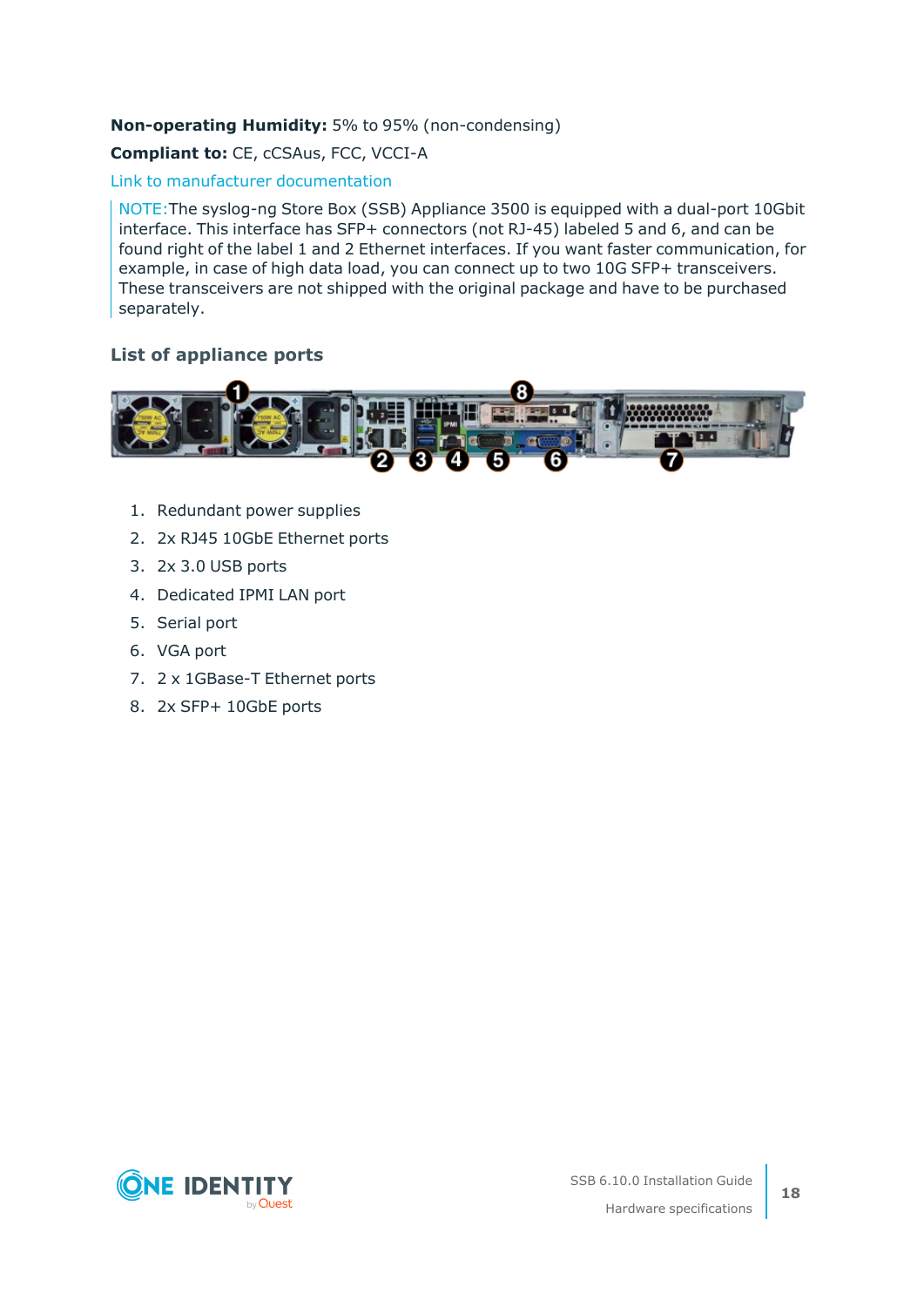## <span id="page-18-0"></span>**syslog-ng Store Box Software Installation Guide**

This section describes how to install the syslog-ng Store Box (SSB) software on a certified hardware.

Note that installing and reinstalling SSB can take a long time, especially for a HA cluster. There are no supported workarounds for reducing the necessary downtime. One Identity recommends testing SSB in a virtual environment, and using physical hardware only for verifying HA functionality and measuring performance.

### <span id="page-18-1"></span>**Installing the SSB software**

The following describes how to install a new SSB on a server.

#### *To install a new SSB on a server*

- 1. Log in to your [support](https://support.oneidentity.com/en-US/Login) portal account and download the latest syslog-ng Store Box installation ISO file. Note that you need to have partner access to download syslogng Store Box ISO files. If you are a partner but do not see the ISO files, you can request partner access within the [support](https://support.oneidentity.com/en-US/Login) portal.
- 2. Mount the ISO image, or burn it to a CD-ROM.
- 3. Connect your computer to the IPMI interface of SSB. For details, see the following documents:

For syslog-ng Store Box (SSB) Appliance 3000 and 3500, see the [Latest](https://support.oneidentity.com/kb/312276/) IPMI firmware for Syslog-ng Store Box [3000/3500](https://support.oneidentity.com/kb/312276/) and One Identity Safeguard for Privileged Sessions [3000/3500](https://support.oneidentity.com/kb/312276/) appliances.

For syslog-ng Store Box (SSB) T1 and syslog-ng Store Box (SSB) T4, see the [IPMI](https://www.supermicro.com/manuals/other/IPMI_Users_Guide.pdf) [User's](https://www.supermicro.com/manuals/other/IPMI_Users_Guide.pdf) Guide.

- 4. Power on the server.
- 5. Log in to the IPMI web interface, and boot the syslog-ng Store Box installation CD on the server using a virtual CD-ROM. For details, see the following documents:

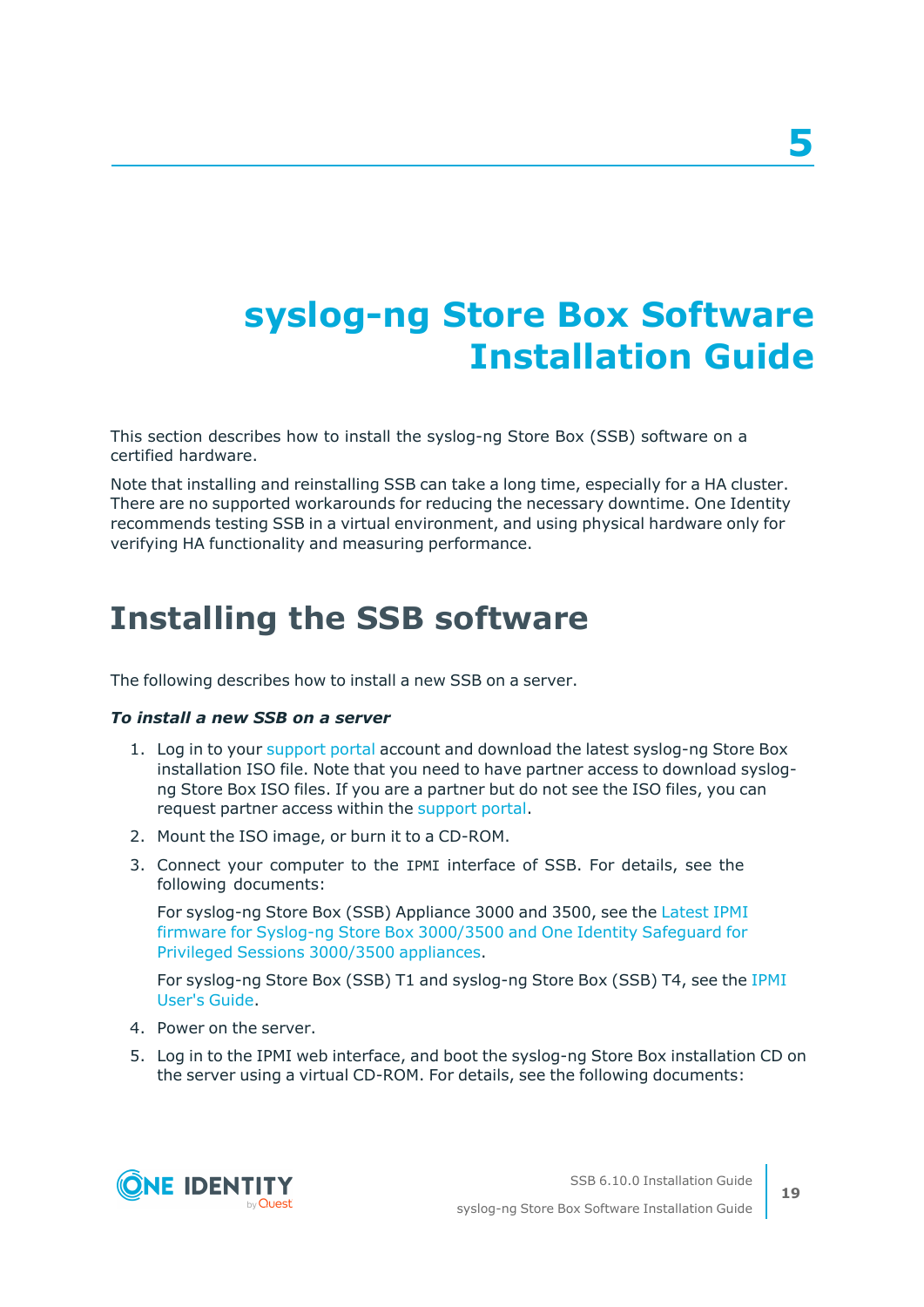For syslog-ng Store Box (SSB) Appliance 3000 and 3500, see the [Latest](https://support.oneidentity.com/kb/312276/) IPMI firmware for Syslog-ng Store Box [3000/3500](https://support.oneidentity.com/kb/312276/) and One Identity Safeguard for Privileged Sessions [3000/3500](https://support.oneidentity.com/kb/312276/) appliances.

For syslog-ng Store Box (SSB) T1 and syslog-ng Store Box (SSB) T4, see the [IPMI](https://www.supermicro.com/manuals/other/IPMI_Users_Guide.pdf) [User's](https://www.supermicro.com/manuals/other/IPMI_Users_Guide.pdf) Guide.

- 6. When the syslog-ng Store Box installer starts, select **Installer**, pressEnter, and wait until the server finishes the boot process.
- 7. Select **Install a new SSB** and pressEnterto start the installation process. Depending on the size of the disks, the installation process takes from a few minutes to an hour to complete. The progress of the installation is indicated in the **Installation Steps** window.
- 8. The installer displays the following question: **Warning, all data on the hard drive (s) will be erased. Are you sure?** Select **Yes** and pressEnter.
- 9. The installer displays the MAC addresses of the network interfaces found in the SSB unit. Record these addresses.
- 10. The installer displays the product name (the SSB configuration that was installed). If the product name displayed does not match the product you wanted to install, complete the following steps:
	- a. Check that the hardware configuration of the appliance matches the specifications provided by One Identity.
	- b. If the configuration matches the specifications but the installer displays a different product name, contact our [Support](https://support.oneidentity.com/syslog-ng-store-box/) Team.
- 11. During the **Finishing the Setup** step, the installer performs RAID synchronization.
	- <sup>l</sup> Select **Yes** to perform the RAID synchronization. RAID synchronization is a two-step process, the progress of the active step is indicated on the progress bar. Wait until both steps are completed. Note that this synchronization takes several hours (about 8 hours on average).
	- <sup>l</sup> Select **No** to skip the RAID synchronization. Note that the system will automatically perform the synchronization after the first boot, but in this case the process will take several days.
- 12. After the installation is finished, pressEnterto return to the main menu.
- 13. Select **Reboot** and press Enter to restart the system. Wait until the system reboots.
- 14. Connect your computer to the EXT interface of SSB. Create an alias IP address for your computer that falls into the 192.168.1.0/24 subnet (for example, 192.168.1.10). For details, see "The initial connection to SSB" in the [Administration](https://support.oneidentity.com/technical-documents/syslog-ng-store-box/6.10.0/administration-guide/the-welcome-wizard-and-the-first-login/the-initial-connection-to-ssb/) Guide.
- 15. Open the http://192.168.1.1 URL in your web browser and verify that the Welcome Wizard of the syslog-ng Store Box is available.

NOTE: For details on the supported web browsers and operating systems, see "Supported web browsers" in the [Administration](https://support.oneidentity.com/technical-documents/syslog-ng-store-box/6.10.0/administration-guide/basic-settings/supported-web-browsers/) Guide.

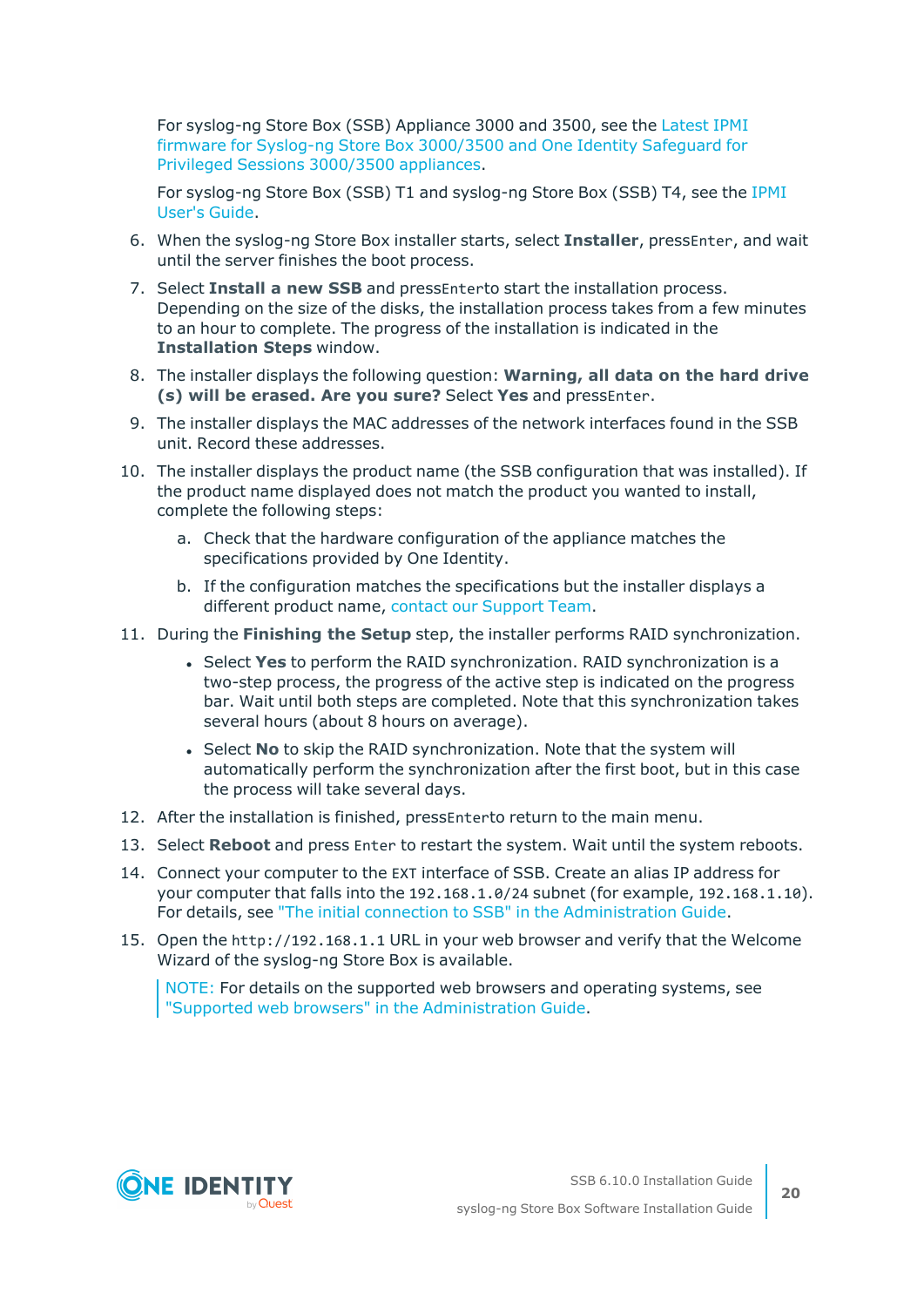|  |  |  | <b>Figure 1: The Welcome Wizard</b> |  |
|--|--|--|-------------------------------------|--|
|--|--|--|-------------------------------------|--|

| Welcome<br>License                    | <b>Networking</b><br><b>Users</b>                                        | <b>Certificate</b><br><b>Finish</b> |  |  |  |  |  |
|---------------------------------------|--------------------------------------------------------------------------|-------------------------------------|--|--|--|--|--|
| <b>Welcome to syslog-ng Store Box</b> |                                                                          |                                     |  |  |  |  |  |
| Import old configuration              |                                                                          |                                     |  |  |  |  |  |
|                                       | You can use your old exported configuration or continue clicking 'Next'. |                                     |  |  |  |  |  |
| Configuration:                        | <b>Upload</b><br>No file selected.<br>Browse                             |                                     |  |  |  |  |  |
| Encryption password:                  |                                                                          |                                     |  |  |  |  |  |
|                                       |                                                                          | Nex                                 |  |  |  |  |  |

16. Power off the system.

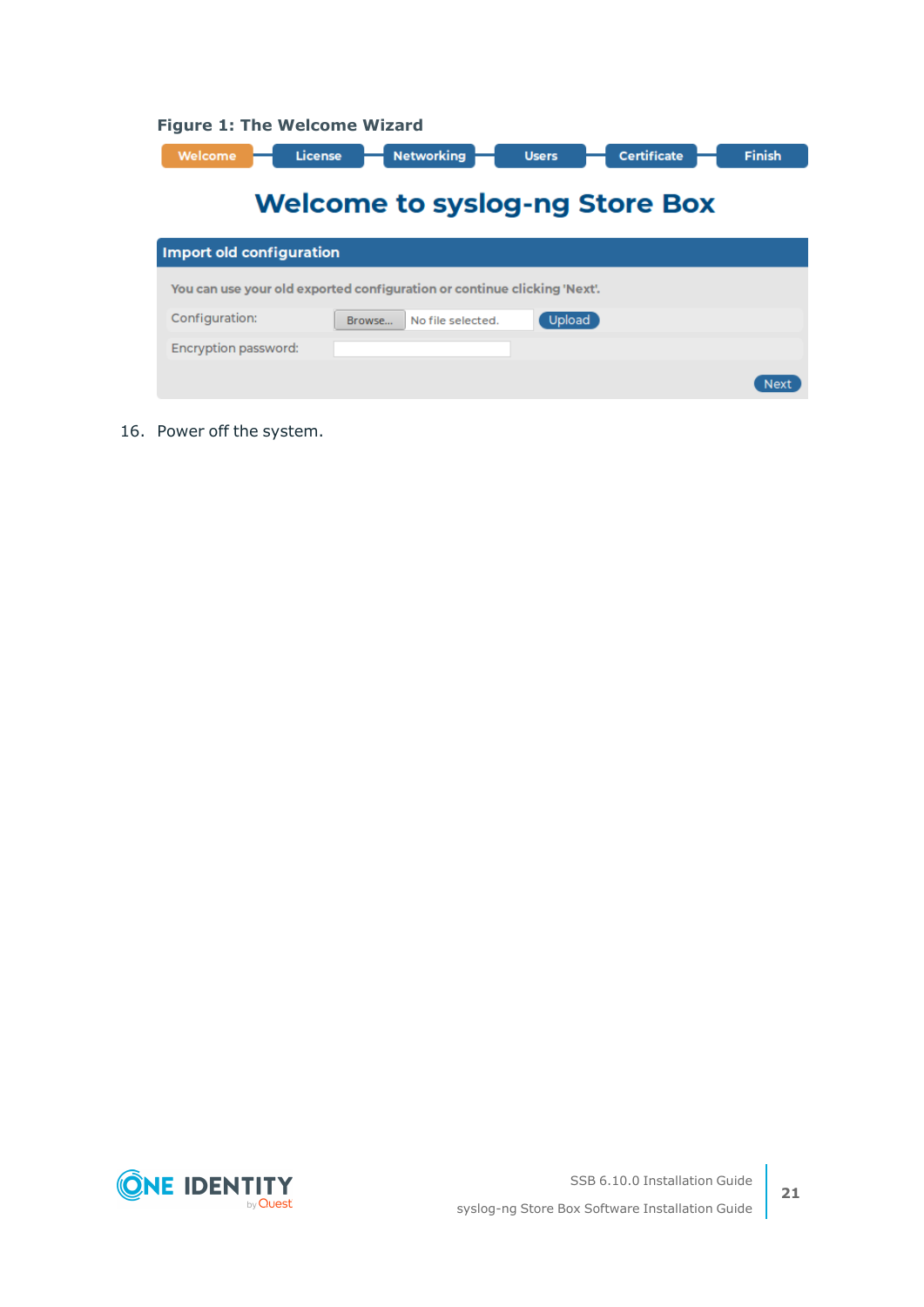## <span id="page-21-0"></span>**syslog-ng Store Box VMware Installation Guide**

This tutorial describes the possibilities and limitations of installing syslog-ng Store Box (SSB) 6.10.0 as a virtual appliance under a VMware ESXi server.

### <span id="page-21-1"></span>**Limitations of SSB under VMware**

The following limitations apply to running version 6.10.0 of SSB under VMware:

- SSB can be installed under the following VMware versions:
	- VMware ESXi 4.0 or later.
	- VMware ESX 4.0 or later.
- SSB can only use fixed disk space assigned to the virtual host, it is not possible to use on-demand disk allocation scenarios. To increase the size of the virtual disk, see [Increasing](#page-27-0) the virtual disk size of SSB under a virtual machine.
- If High Availability (HA) operation mode is required in a virtual environment, use the HA function provided by the virtual environment.
- Hardware-related alerts and status indicators of SSB may display inaccurate information, for example, display degraded RAID status.
- Creating Quiesced snapshots is not supported. Disable this option when taking a snapshot of your SSB appliance, otherwise the boot firmware of the appliance becomes tainted.

### <span id="page-21-2"></span>**Installing SSB under VMware ESXi/ESX**

The following describes how to install a new SSB under VMware ESXi or ESX.

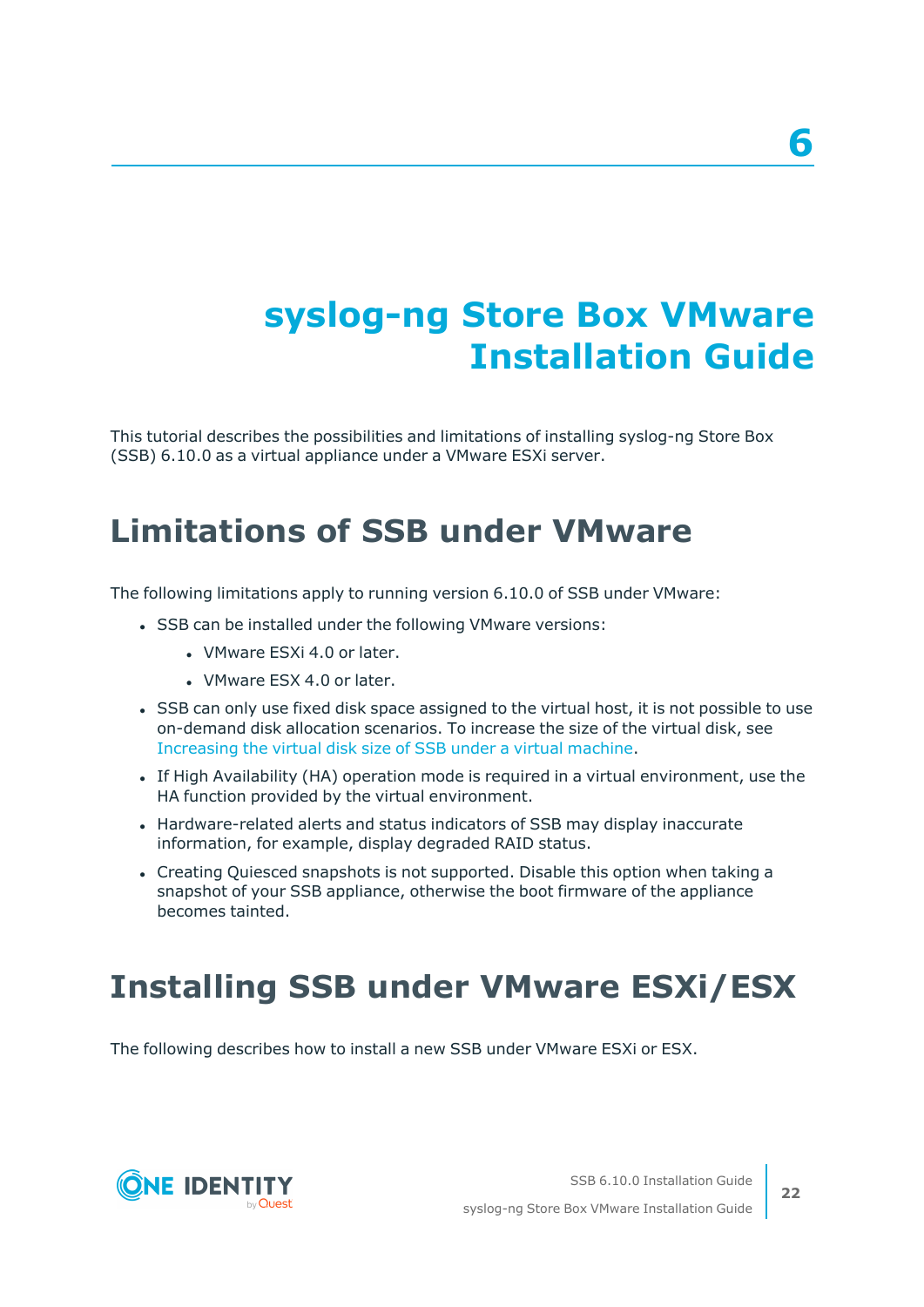#### *To install a new SSB under VMware ESXi or ESX*

- 1. Create the virtual machine for SSB using the following settings:
	- <sup>l</sup> Guest operating system: *Linux/Ubuntu 64-bit*.
	- Allocate memory for the virtual machine. SSB requires a minimum of 1 GiB of memory, in addition to the memory limit of the indexed logspaces. The recommended size for the memory depends on the exact environment, but consider the following:
		- The base system requires 256 MiB.
		- The syslog-ng server running on SSB requires between 128 MiB and 1 GiB of memory, depending on the message load and on the configuration of SSB.
		- For every logspace, SSB requires additional memory to index the incoming messages. The amount of memory allocated for the indexer can be set individually for every logspace.
	- <sup>l</sup> The hard disk controller must be *LSI Logic Parallel*.
	- Do not use RAID for the hard disk, use the data duplication features of your virtual environment instead. That way, a single hard disk is sufficient for the system. If you need to use the built-in RAID support of SSB for some reason, use two hard disks, and SSB will automatically use them in software RAID.

#### **CAUTION:**

**Hazard of data loss When you install or reinstall SSB in a virtual environment, always create new hard disks. Using existing hard disks can cause unexpected behavior and operational problems.**

• Configure a fixed size disk with at least 8 GiB space.

About 5 GB is required for the base system, the remaining disk space is used to store data. To increase the initial disk size, see [Increasing](#page-27-0) the virtual disk size of SSB under a virtual [machine](#page-27-0).

- SSB requires that you use either 1 network card or 4 network cards, all of them must be *VMXNET3*.
- 2. After creating the virtual machine, edit the settings of the machine. Set the following options:
	- a. Under **Options > VMware Tools**, enable the **Shutdown, Suspend, Reset** options, otherwise the SSB administrator will not be able to access these functions from the SSB web interface.
	- b. Under **Options > Boot options**, enable the **Force BIOS Setup** option. This is required to be able to check the system time (and modify it if needed) before installing SSB.
- 3. Log in to the [support](https://support.oneidentity.com/en-US/Login) portal and download the latest syslog-ng Store Box installation ISO file. Note that you need to have purchased SSB as a virtual appliance or have partner access to download syslog-ng Store Box ISO files. If you are a partner but do not see the ISO files, you can request partner access within the [support](https://support.oneidentity.com/en-US/Login) portal.

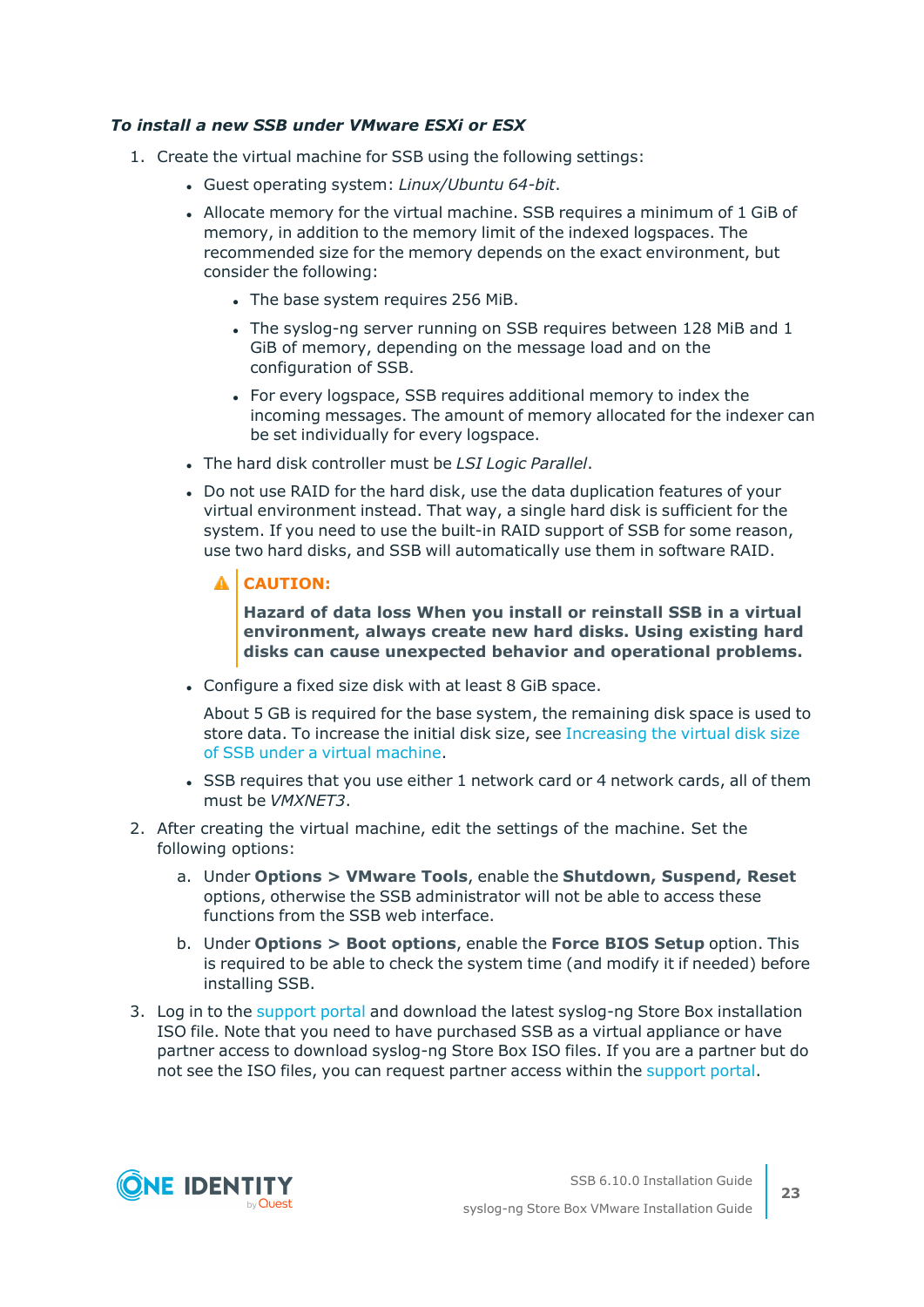4. Mount the ISO image and boot the virtual machine. Follow the on-screen instructions to install SSB.

Once installation successfully completes, the virtual machine will restart automatically.

In case installation fails, a message will be displayed instructing you to press Ctrl+Alt+Delete to reboot the virtual machine.

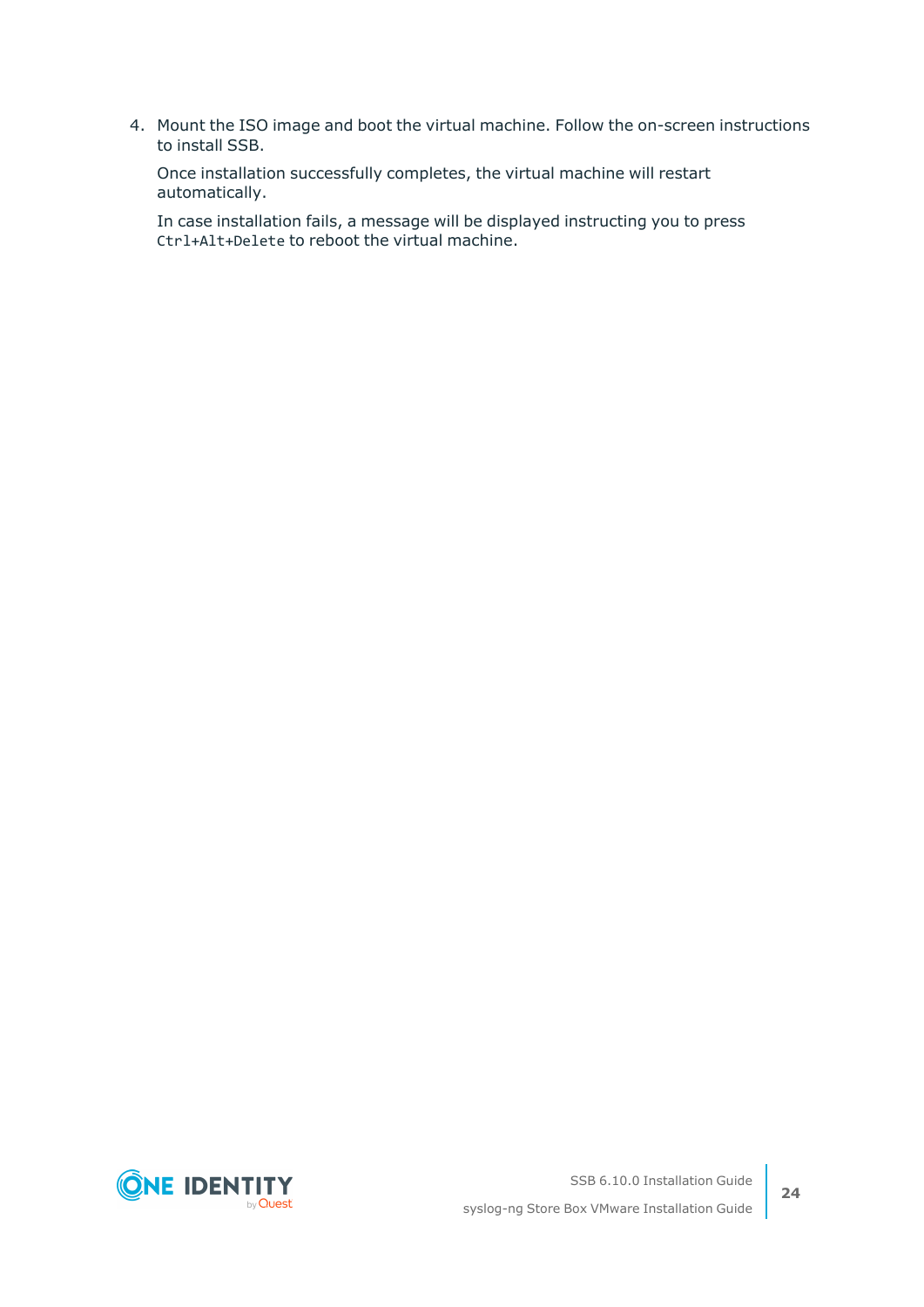## <span id="page-24-0"></span>**syslog-ng Store Box Hyper-V Installation Guide**

This tutorial describes the possibilities and limitations of installing syslog-ng Store Box (SSB) 6.10.0 as a virtual appliance under a Hyper-V server.

### <span id="page-24-1"></span>**Limitations of SSB under Hyper-V**

Version 6.10.0 of SSB has no special support for running under Hyper-V. While the basic functionality of SSB is not affected by running as a virtual appliance, the following limitations apply:

- If High Availability (HA) operation mode is required in a virtual environment, use the HA function provided by the virtual environment.
- Hardware-related alerts and status indicators of SSB may display inaccurate information, for example, display degraded RAID status.
- When running SSB under Microsoft Hyper-V, ensure that the network interfaces are actually connected to the network. When running under Hyper-V, SSB indicates on the **Basic Settings > Network > Ethernet links** page that there is a link, even if the network interface is configured and enabled, but not connected to the network.
- When rebooting SSB in Hyper-V, the following critical error message may appear in the event log of the Hyper-V host:

<Virtual machine name> was reset because an unrecoverable error occurred on a virtual processor that caused a triple fault.

This is normal, there is no problem with SSB. For details, see Triple fault in [event](https://support.microsoft.com/en-us/help/2711608/triple-fault-in-event-log-shows-reset-of-linux-virtual-machines) log shows reset of Linux virtual [machines](https://support.microsoft.com/en-us/help/2711608/triple-fault-in-event-log-shows-reset-of-linux-virtual-machines).



**25**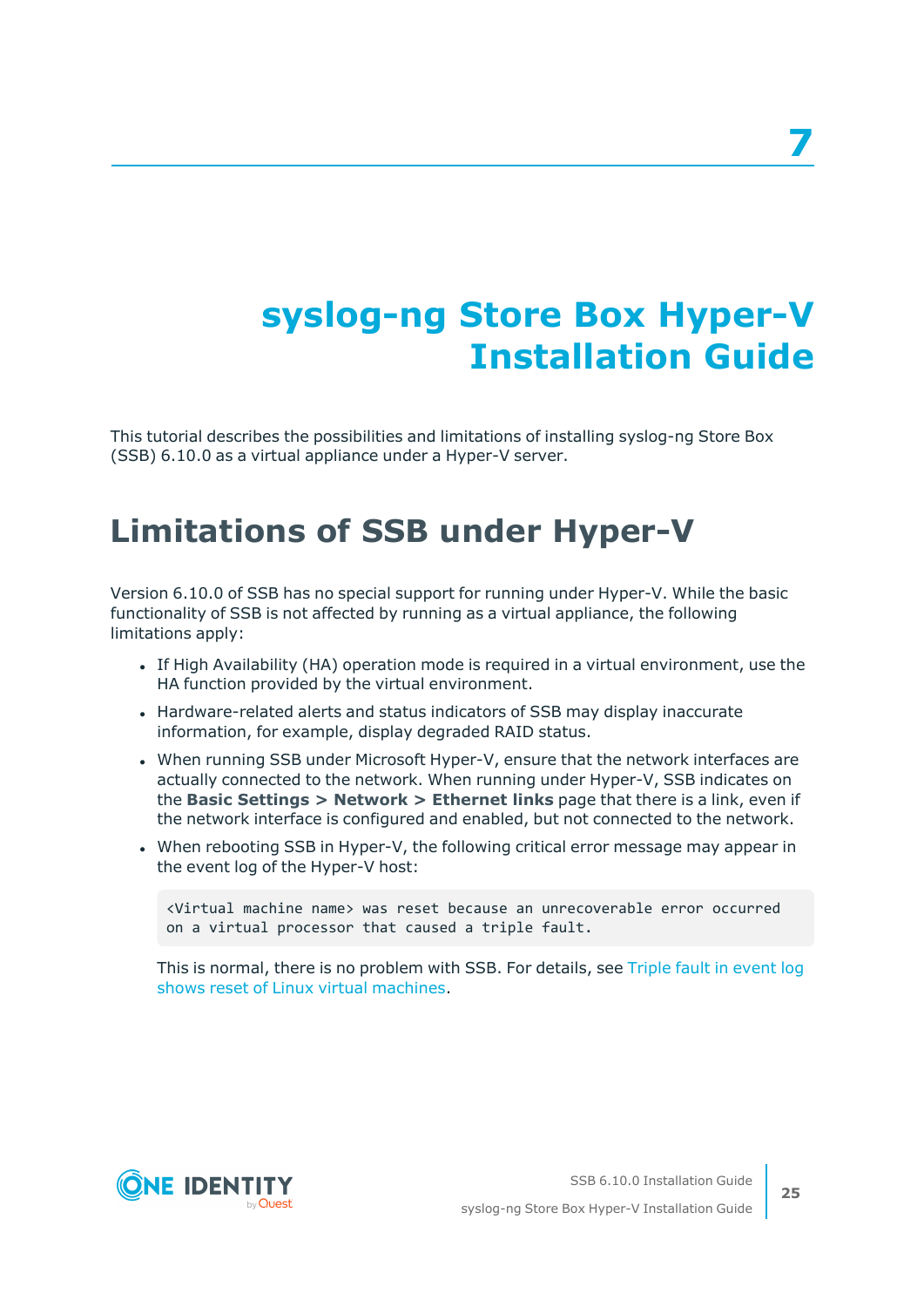## <span id="page-25-0"></span>**Installing SSB under Hyper-V**

The following describes how to install a new SSB under Hyper-V.

#### *To install a new SSB under Hyper-V*

- 1. Create the virtual machine for SSB using the following settings:
	- **.** Choose Generation 1 for the virtual machine.
	- Allocate memory for the virtual machine. SSB requires a minimum of 1 GiB of memory, in addition to the memory limit of the indexed logspaces. The recommended size for the memory depends on the exact environment, but consider the following:
		- The base system requires 256 MiB.
		- The syslog-ng server running on SSB requires between 128 MiB and 1 GiB of memory, depending on the message load and on the configuration of SSB.
		- For every logspace, SSB requires additional memory to index the incoming messages. The amount of memory allocated for the indexer can be set individually for every logspace.
	- Configure a fixed size disk with at least 8 GiB space.

About 5 GB is required for the base system, the remaining disk space is used to store data.

• Do not use RAID for the hard disk, use the data duplication features of your virtual environment instead. That way, a single hard disk is sufficient for the system. If you need to use the built-in RAID support of SSB for some reason, use two hard disks, and SSB will automatically use them in software RAID.

#### **CAUTION:**

**Hazard of data loss When you install or reinstall SSB in a virtual environment, always create new hard disks. Using existing hard disks can cause unexpected behavior and operational problems.**

• SSB requires that you use either 1 network card or 4 network cards. If you wish to use more than one network card, then after completing the steps of the **New Virtual Machine Wizard**, add the additional network cards in the **Settings** of the virtual machine.

#### $\blacktriangle$ **CAUTION:**

**Hyper-V offers two kinds of virtual Network Adapters (NICs): Legacy and Synthetic. Due to a known issue (Hyper-V network adapters are mapped to a different eth on every boot), using Legacy and Synthetic NICs within the same configuration will result in improper network setup. If you have to use more than one NICs, we recommend using only Legacy NICs.**

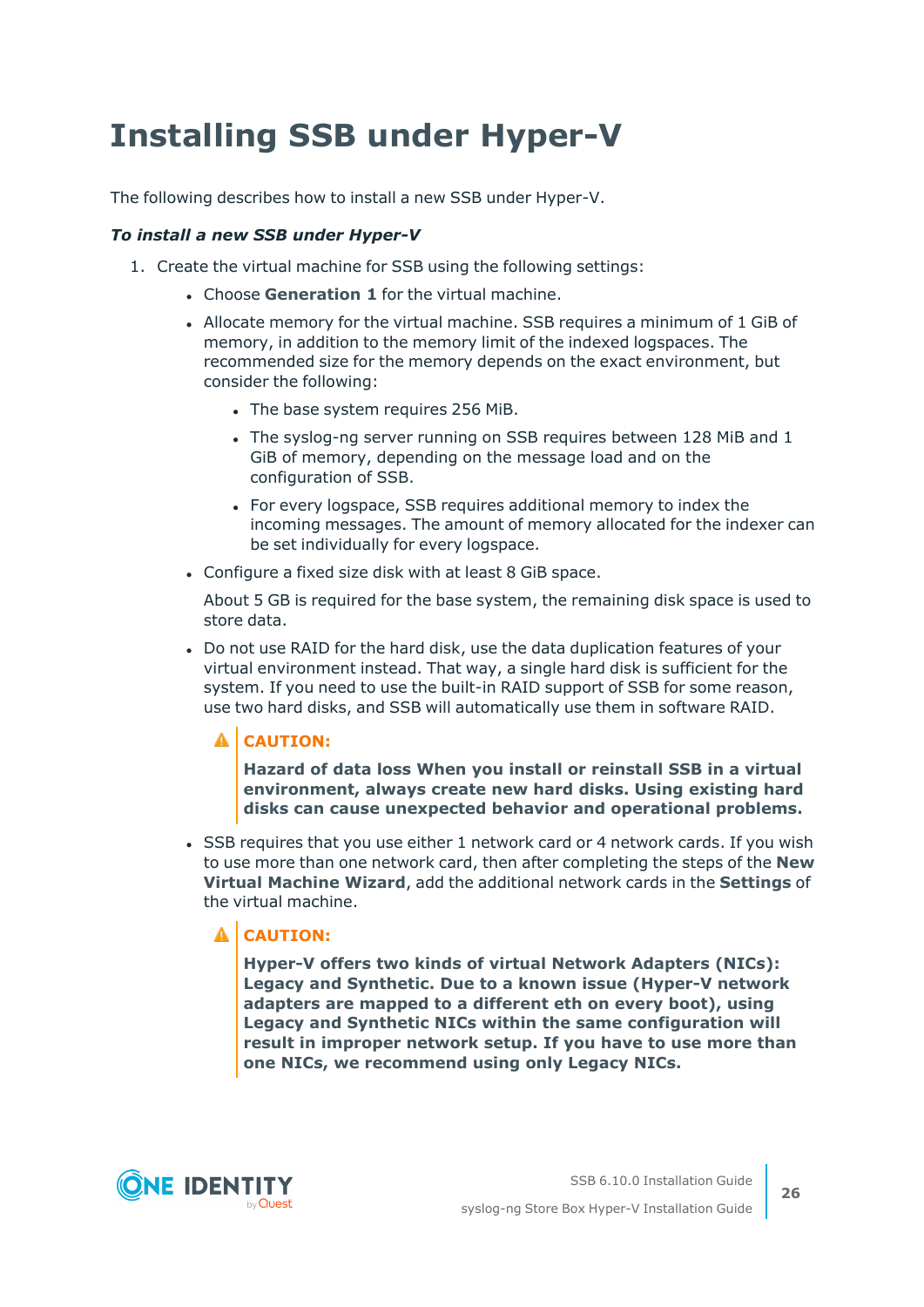- 2. Log in to your [support](https://support.oneidentity.com/en-US/Login) portal account and download the latest syslog-ng Store Box installation ISO file. Note that you need to have purchased SSB as a virtual appliance or have partner access to download syslog-ng Store Box ISO files. If you are a partner but do not see the ISO files, you can request partner access within the [support](https://support.oneidentity.com/en-US/Login) portal.
- 3. Mount the ISO image and boot the virtual machine. Follow the on-screen instructions to install SSB.

Once installation successfully completes, the virtual machine will restart automatically.

In case installation fails, a message will be displayed instructing you to press Ctrl+Alt+Delete to reboot the virtual machine.

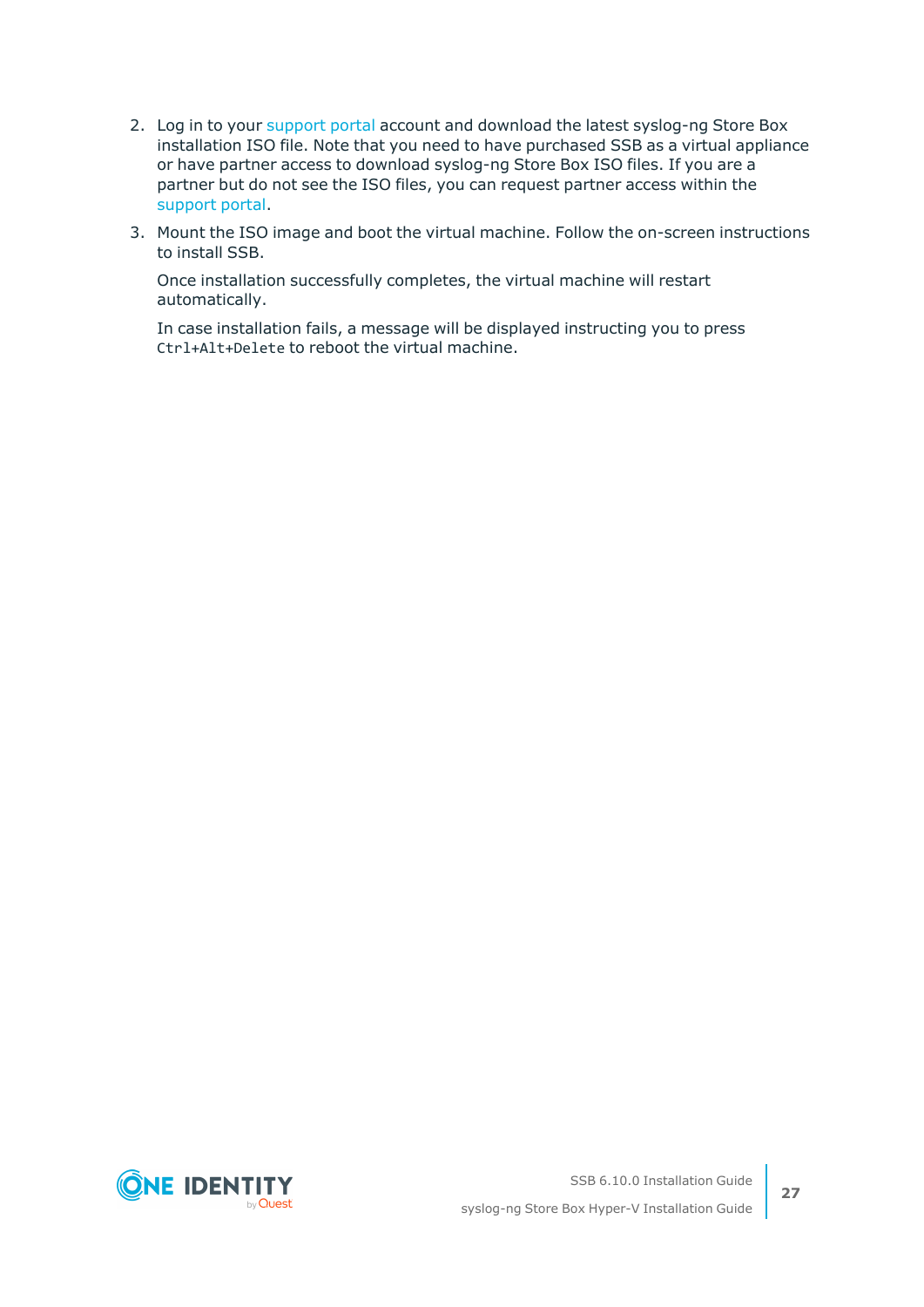## <span id="page-27-0"></span>**Increasing the virtual disk size of SSB under a virtual machine**

### <span id="page-27-1"></span>**Increasing the virtual disk size of SSB version 4.9 or later under a virtual machine**

SSB can only use fixed disk space assigned to the virtual host. If you must increase the size of the virtual disk, complete the following steps.

#### **Prerequisites:**

The following prerequisites are essential for the resize procedure to work:

- The machine that SSB is running on has to be a virtual machine. This procedure will not work on a physical machine.
- The version running on the virtual machine must be a newly installed SSB version 4.9 or later. This procedure will not work in case of an SSB that was upgraded from an earlier version.
- . No software RAID.

#### *To increase the size of the virtual disk*

- 1. To ensure that no data is lost in case of an error, create a full system backup (configuration and data backup). For detailed instructions, see ["Data](https://support.oneidentity.com/technical-documents/syslog-ng-store-box/6.10.0/administration-guide/basic-settings/data-and-configuration-backups/) and configuration backups" in the [Administration](https://support.oneidentity.com/technical-documents/syslog-ng-store-box/6.10.0/administration-guide/basic-settings/data-and-configuration-backups/) Guide.
- 2. Power down the virtual machine.
- 3. Increase the storage size.
- 4. Restart SSB.

If you have encountered any errors, contact our [Support](https://support.oneidentity.com/syslog-ng-store-box/) Team.



SSB 6.10.0 Installation Guide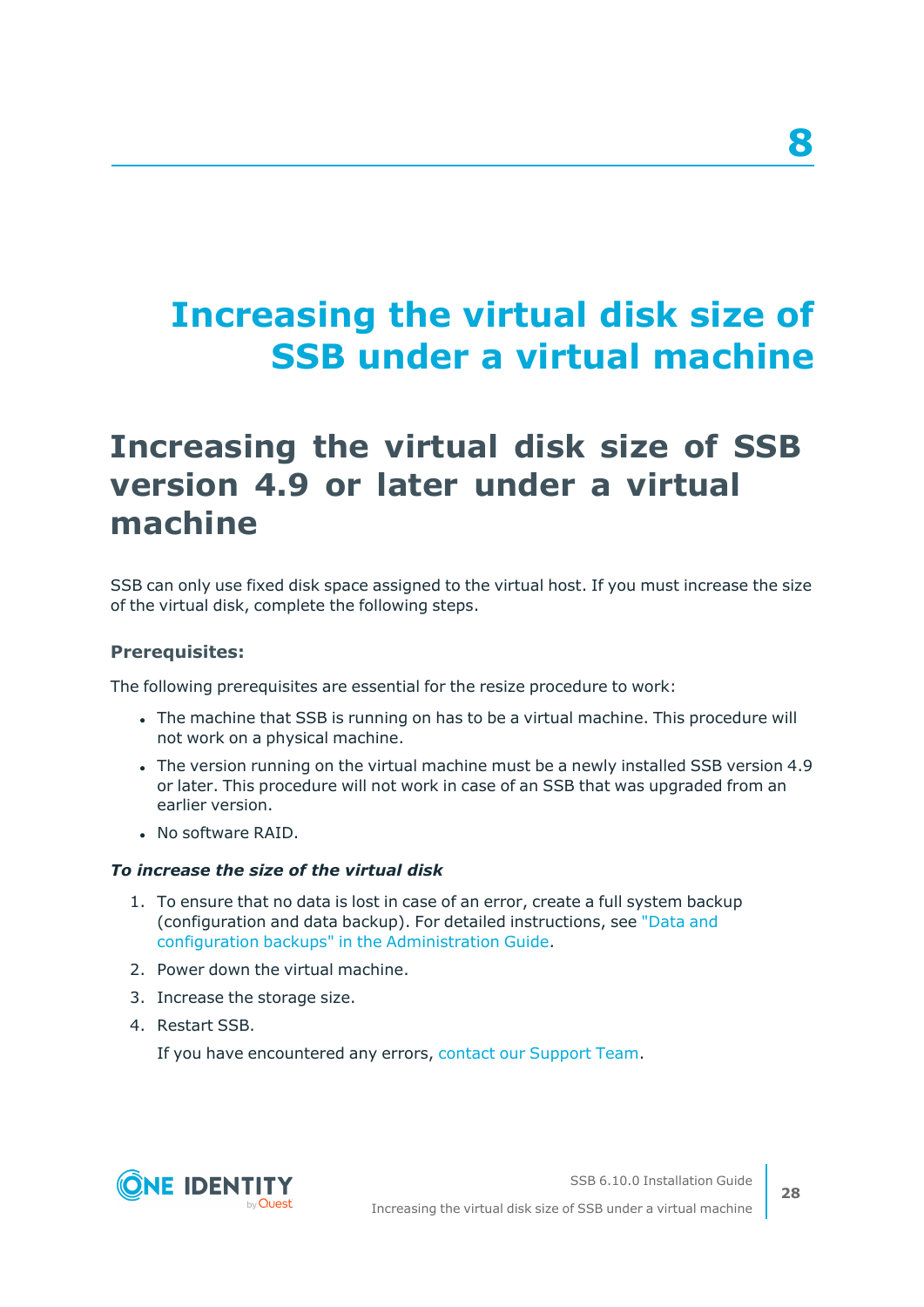<span id="page-28-0"></span>One Identity solutions eliminate the complexities and time-consuming processes often required to govern identities, manage privileged accounts and control access. Our solutions enhance business agility while addressing your IAM challenges with on-premises, cloud and hybrid environments.

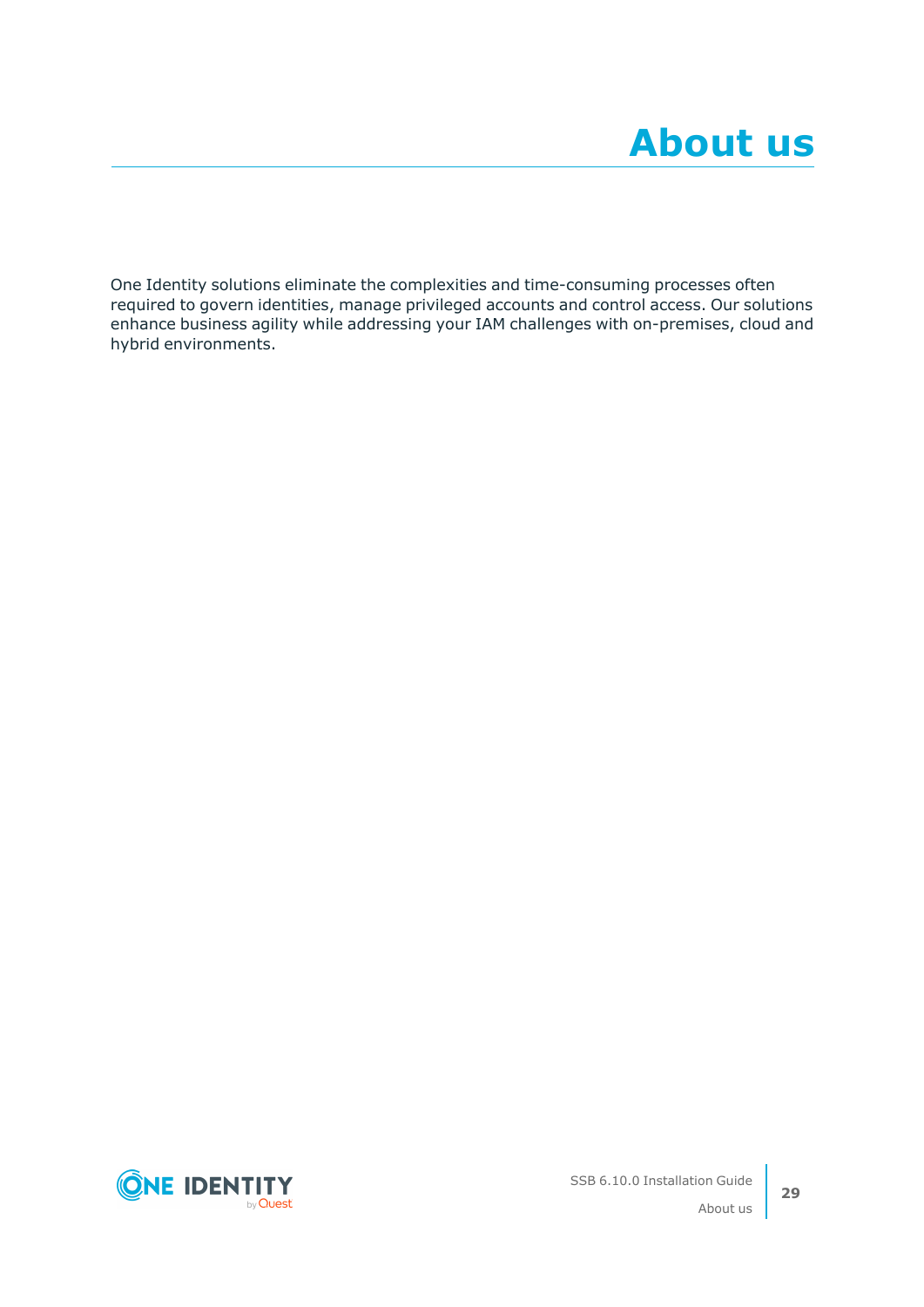## **Contacting us**

<span id="page-29-0"></span>For sales and other inquiries, such as licensing, support, and renewals, visit [https://www.oneidentity.com/company/contact-us.aspx.](https://www.oneidentity.com/company/contact-us.aspx)

**ONE IDENTITY** by **Quest**